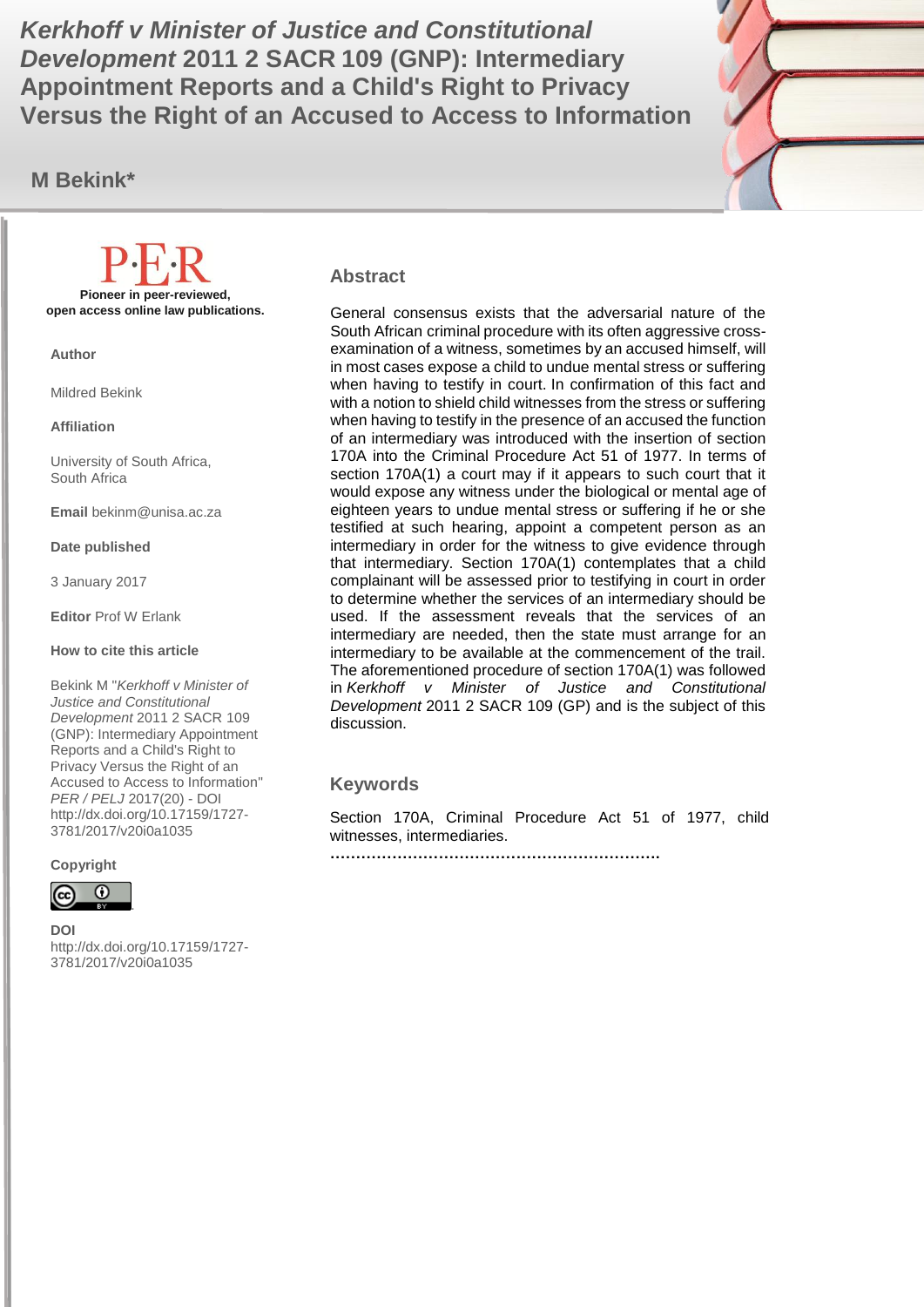### **1 Introduction**

General consensus prevails that the adversarial nature of the South African criminal procedure with its often aggressive cross-examination of a witness, sometimes by an accused himself or herself, will in most cases expose a child to undue mental stress or suffering when having to testify in court.<sup>1</sup> In confirmation of this fact and with a view to shielding child witnesses from stress or suffering when having to testify in the presence of an accused, intermediaries were introduced into criminal procedures with the insertion of section 170A into the *Criminal Procedure Act*. <sup>2</sup> Section 170A(1) of the Act provides that:

Whenever criminal proceedings are pending before any court and it appears to such court that it would expose any witness under the biological or mental age of 18 years to undue mental stress or suffering if he or she testifies at such proceedings, the court may, subject to subsection (4) appoint a competent person as an intermediary in order to enable such witness to give his or her evidence through that intermediary.

With the amendment of the *Criminal Procedure Act* the legislature recognised the difficult circumstances under which children have to testify and purported to ameliorate the difficulties experienced by them during such proceedings through the application of section 170A. This was confirmed by the Constitutional Court in *DPP v Minister of Justice*, <sup>3</sup> where the court emphasised that the subsection had been enacted for the purpose of protecting a child complainant from undergoing undue mental stress or suffering that may be caused by testifying in court, and that this purpose is consistent with the principle that the best interests of children are of paramount importance in criminal trials involving child witnesses.<sup>4</sup>

The Constitutional Court furthermore per Ngcobo J affirmed that:

l Mildred Bekink. LLB (Unisa), LLM (Pret). Senior Lecturer at the Department of Mercantile Law, College of Law, University of South Africa. Email: bekinm@unisa.ac.za.

<sup>1</sup> *Director of Public Prosecutions v Minister of Justice and Constitutional Development* 2009 4 SA 222 (CC) [108] (hereinafter referred to as *DPP v Minster of Justice*). Also see SALC *Protection of the Child Witnesses*; Schwikkard 1996 *Acta Juridica* 155; Müller 2000 *CARSA* 15-17; Matthias and Zaal 2011 *Int'l J Child Rts* 251.

<sup>2</sup> *Criminal Procedure Act* 51 of 1977 (hereinafter referred to as the *Criminal Procedure Act*, as amended by the *Criminal Law Amendment Act* 135 of 1991 and the *Criminal Law (Sexual Offences and Related Matters) Amendment Act* 32 of 2007.)

<sup>3</sup> *DPP v Minister of Justice* para [95].

<sup>4</sup> See s 28(2) of the *Constitution of the Republic of South Africa*, 1996 hereinafter referred to as the *Constitution*. Note also the preamble of the *Criminal Law (Sexual Offences and Related Matters) Amendment Act* 32 of 2007, that acknowledges that children are among the most vulnerable members of society.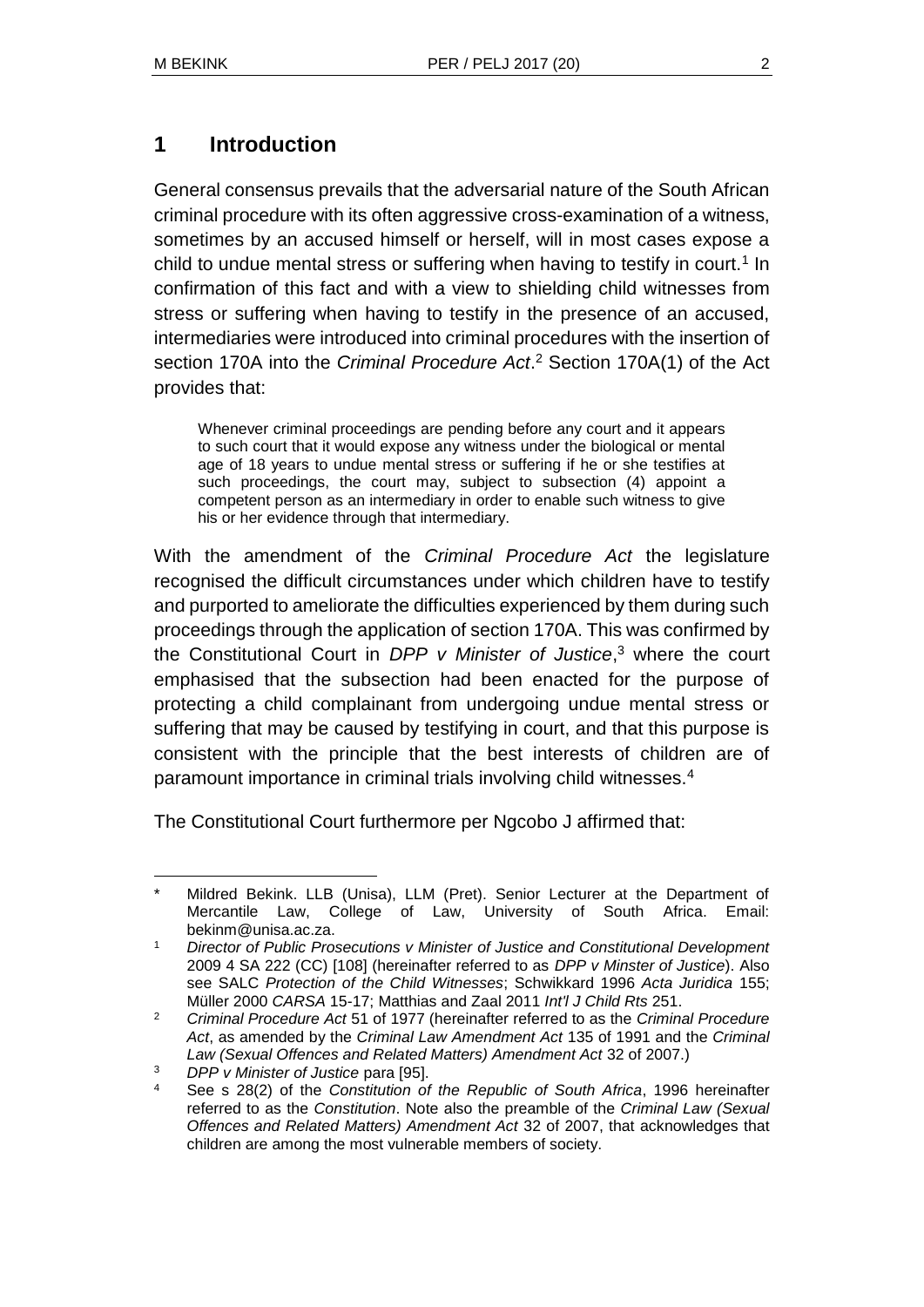… it must be accepted that a child complainant in a sexual offence who testifies without the assistance of an intermediary faces a high risk of exposure to undue mental stress or suffering" and "that the object of s170A(1) read together with s170A(3) is precisely to prevent this risk of exposure. It does this by making provision for a child to testify through the intermediary.<sup>5</sup>

The Constitutional Court pointed out that section 170A(1) does not require that a child first be exposed to undue mental stress or suffering before the section may be imposed. The section contemplates that a child complainant will be assessed prior to testifying in court in order to determine whether the services of an intermediary should be used. If the assessment reveals that the services of an intermediary are needed, then the state must arrange for an intermediary to be available at the commencement of the trail.<sup>6</sup> The aforementioned procedure of section 170A(1) was followed in *Kerkhoff v Minister of Justice and Constitutional Development* 2011 2 SACR 109  $(GP)$ ,<sup>7</sup> which is the subject of this discussion. Aspects incidental to the procedure followed in section 170A(1), namely the confidentiality or not of the documents relating to the assessment itself, will also form part of this discussion.

## **2 Facts**

The *Kerkhoff* case relates to a notice of motion in the North Gauteng High Court of South Africa in which the applicant (Kerkhoff) sought a variety of relief orders including that some of the respondents (the Minister of Safety and Security, the Director of Public Prosecutions, Advocate J Cronje and Captain Collin Morris of the Randburg SAPS) be found to be in contempt of court for failing to comply with certain previous court orders that had been granted. The applicant also sought an order directing the sixth respondent (the Teddy Bear Clinic) and the seventh respondent (Shaheda Omar, a social worker in the employ of the sixth respondent) to make the contents of the docket, such contents as were in their possession, and the documents listed in Annexure "A" attached to the notice of motion, available to the applicant.<sup>8</sup>

The applicant in the matter, a Catholic priest, faced several criminal charges in the Brits Regional Court, including charges of sexual assault, charges of

l <sup>5</sup> *DPP v Minster of Justice* para [109].

<sup>6</sup> *DPP v Minster of Justice* paras [110]-[111].

<sup>7</sup> *Kerkhoff v Minister of Justice and Constitutional Development* 2011 2 SACR 109 (GP) (hereinafter referred to as *Kerkhoff*).

<sup>&</sup>lt;sup>8</sup> Kerkhoff para [1].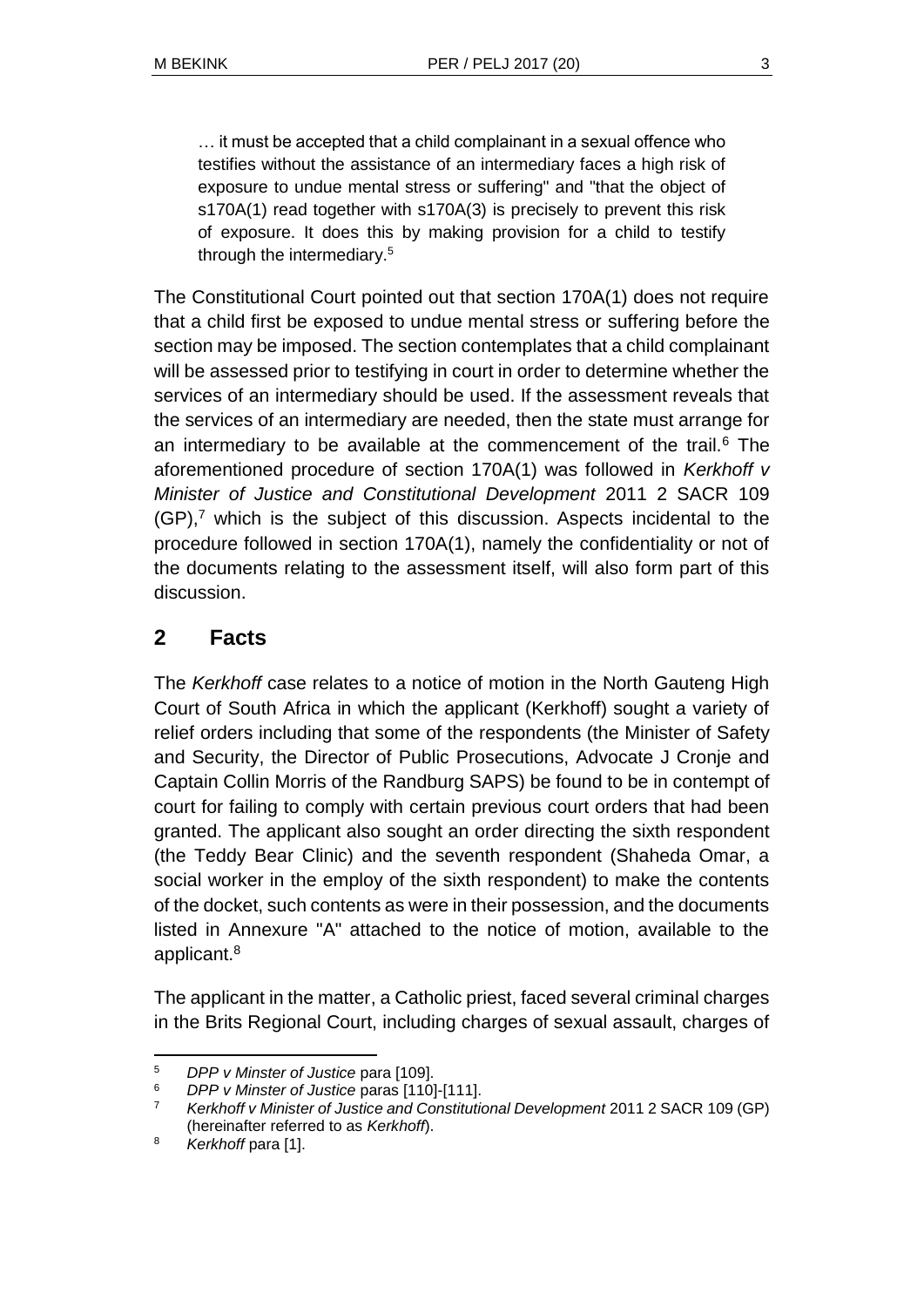compelling or causing children to witness a sexual act, and also a charge of (common) assault. The state intended to call five complainants, all of them boys between the ages of ten and eleven, to testify against the applicant. The state also intended to use the provisions of section 170A of the *Criminal Procedure Act* to enable the five complainants to testify in the trial with the assistance of an intermediary. The intention of the state to apply the provisions of section 170A meant that at the commencement of the trial the state had to request the court to appoint an intermediary or intermediaries to assist the complainants to give evidence. In an effort to assist the court to make its decision regarding the appointment of an intermediary, the state obtained intermediary reports from the sixth respondent's employee, one Shaheda Omar, the seventh respondent, who was a qualified social worker. The seventh respondent recommended that the five complainants should testify through an intermediary.<sup>9</sup>

The applicant, however, opposed the appointment of an intermediary to assist the complainants and wanted them to testify in open court without the protection that section 170A affords to children.<sup>10</sup> The applicant indicated that he intended to attack the seventh respondent's assessment of the five children as well as her reports and that "the evidence of the five complainants is neither competent nor admissible".<sup>11</sup> In order to achieve this outcome, the applicant sought access to the seventh respondent's working papers, which contained the raw data from which she compiled her reports. These documents were listed in Annexure "A" attached to the motion of notice. It should be noted that both the sixth and seventh respondents refused to make such data and documents available to either the prosecution or the defence as they considered them to be private and confidential.<sup>12</sup>

The matter was subsequently brought before the North Gauteng High Court, which, apart from the matter concerning the contempt of court, was faced with the issue of whether the accused had a right to disclosure of the particular documentation, namely copies of the working papers containing the raw data from which the intermediary reports were compiled. In view of the court's decision, this discussion will focus on the courts' approach in addressing this issue in order to indicate whether an accused has a right to access to the said information.

<sup>9</sup> *Kerkhoff* para [4].

<sup>10</sup> *Kerkhoff* para [4].

<sup>11</sup> *Kerkhoff* para [4].

<sup>12</sup> *Kerkhoff* paras [4], [12](11).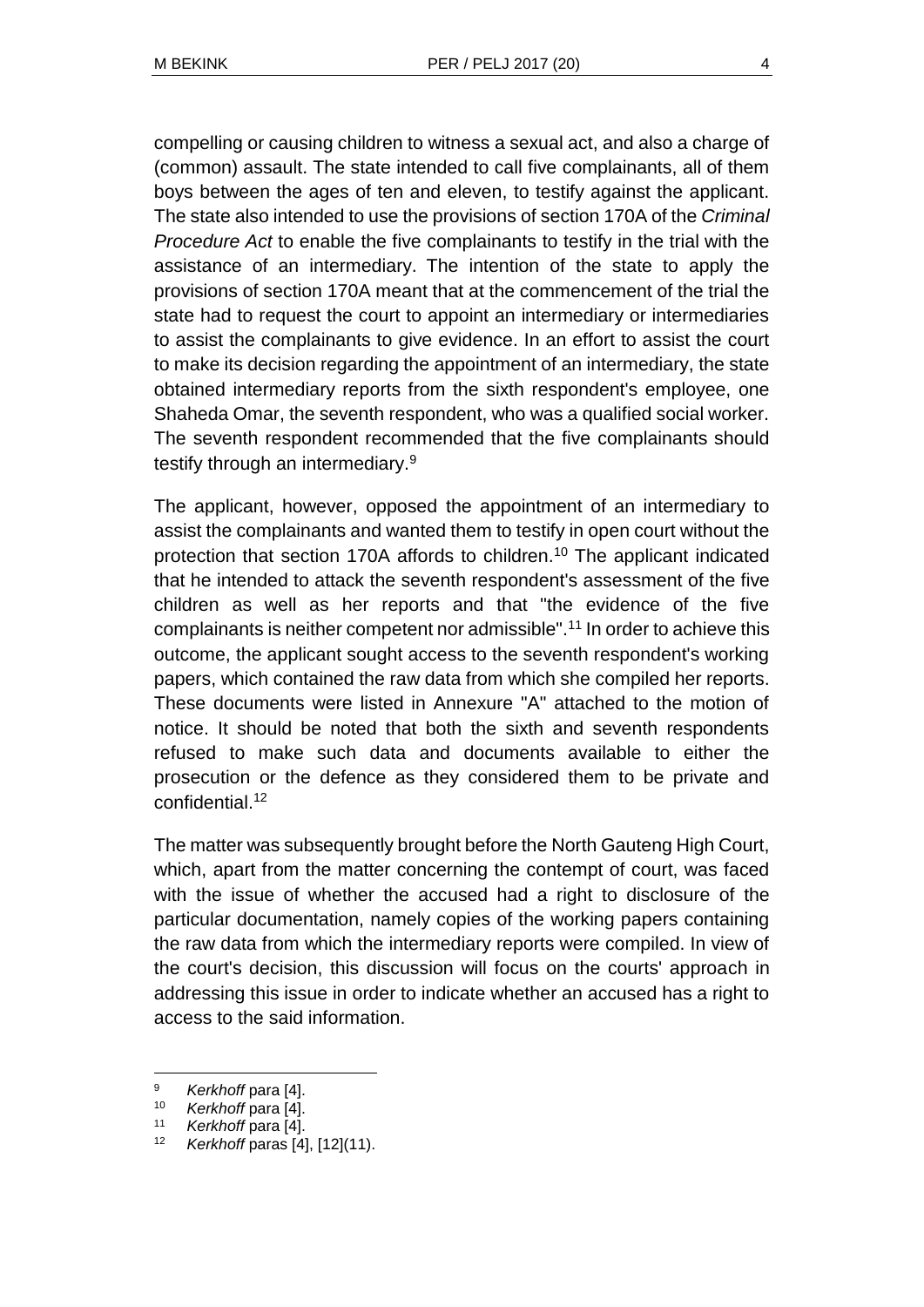#### *2.1 Sequence of events*

In order to have an understanding of the orders sought by the applicant it is necessary to have a broad view of the sequence of the events of the case. They can be briefly summarised as follows:

- In February 2008 the applicant's attorney became aware of the fact that the applicant was being investigated for allegedly indecently assaulting four young boys who were members of his First Communion class. She instructed counsel and made contact with the investigating officer (the fifth respondent) in an attempt to have the case withdrawn.
- The aforementioned approach was unsuccessful and on 5 June 2008 the applicant was charged and appeared before the Brits District Court. The case was postponed for further investigation and for the state to obtain intermediary reports.
- On 12 June 2008 the applicant applied to the Brits District Court for an order that the whole police docket (ie section A, B and C) be disclosed to the applicant. This order was granted.
- On 12 August 2008 the applicant appeared before the Brits Regional Court. The case was postponed for trial on 8 and 9 October 2008. The state again sought the postponement in order to obtain intermediary reports.
- On 8 October 2008 the trial was once more postponed to 23 March 2009 due to the unavailability of an interpreter. At the hearing the applicant's counsel applied to the court for the applicant to have access to a test done by the social worker on the complainants, and handed in a list of the documents to which access was sought (Annexure "A"). The prosecutor at the time had no objection to the request and the court ordered that "the defence be supplied with all the issues and documentation raised in the list annexed hereto [as] Annexure 'A'". The prosecutor and the applicant's legal representative agreed that the state would supply the defence with the relevant documentation on 17 October 2008. The prosecutor, however, failed to do so.
- On 11 November 2008 a meeting was held between all the parties to discuss amongst other things the discovery of the documents listed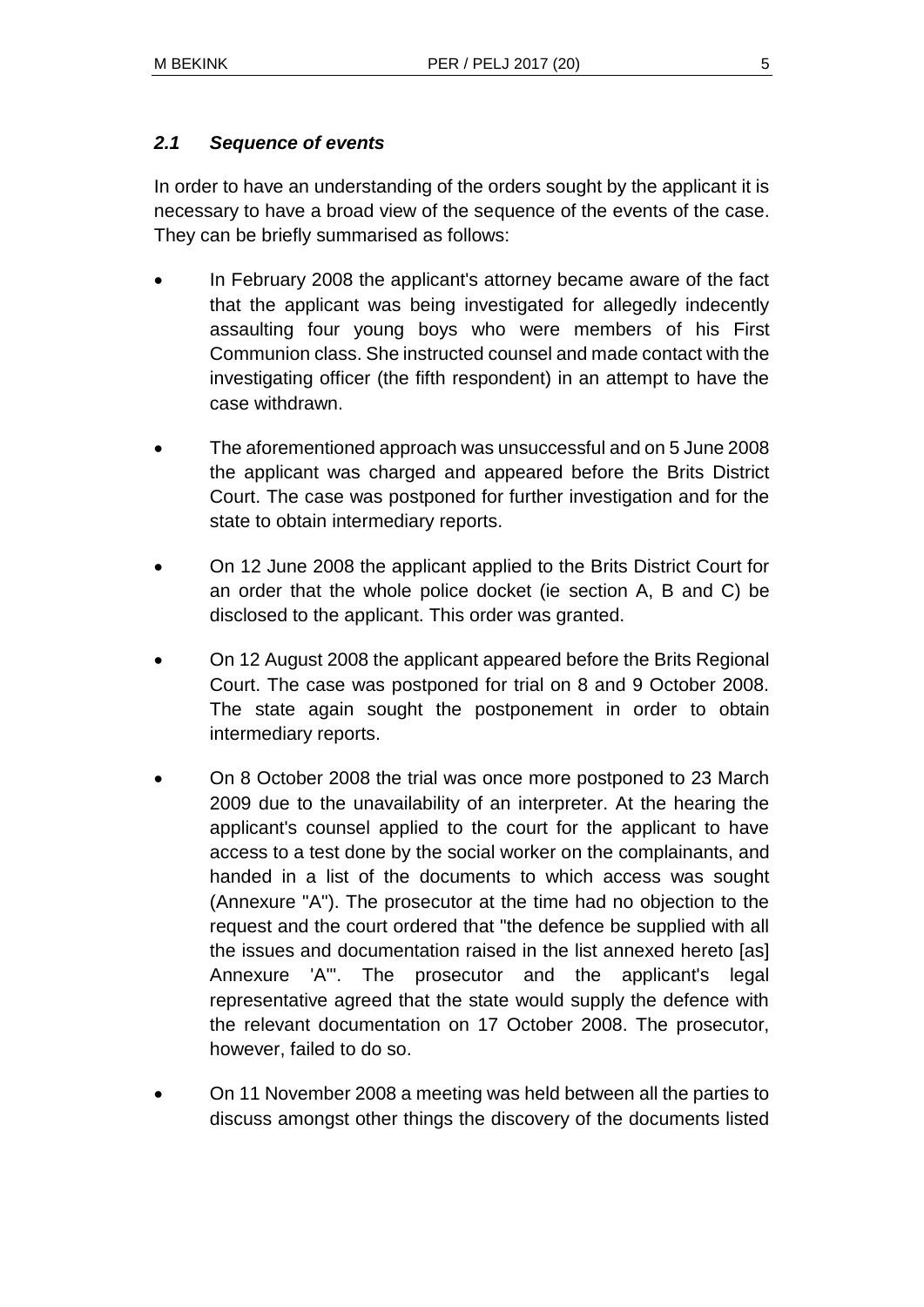in Annexure "A". The applicant's counsel requested assistance in obtaining these documents.

- After the meeting the fourth respondent, who had been appointed to conduct the trial in the Brits Regional Court, perused the docket and established that the documents listed in Annexure "A" did not form part of the police/court docket, neither were they in the state's possession, but they were in the possession of the sixth and or seventh respondents ie the social worker and her employer the Teddy Bear Clinic. The fourth respondent communicated with the investigating officer to establish what the situation regarding the documents was and was informed by him that the sixth and seventh respondents would not make the documents available as they were regarded by the two respondents as private and confidential. Nevertheless, the investigating officer did obtain *pro forma* documents (structural questions and anatomical drawings) and an explanatory note made by the seventh respondent with regards to the techniques used to assess the complainants.
- The third respondent, representing the office of the Director of Public Prosecutions, faxed these documents to the applicant's attorney on 1 December 2008. This was done under cover of a letter pointing out that the state had *never* been in possession of the documents listed in Annexure "A" and that counsel for the state had been informed that the documents were private and confidential and would not be made available to the state or the defence.
- The applicant subsequently referred the matter to the North Gauteng High Court in the form of a notice of motion. The applicant *inter alia* sought final relief in the form of an order that the second respondent (the Minister of Safety and Security) and/or the third respondent (the Director of Public Prosecutions) and/or the fourth respondent (Adv J Cronje) and/or the fifth respondent (Captain Collin Morris, Randburg SAPS) be found in contempt of the court orders of 12 June 2008 and 8 October 2009; directing them to forthwith comply with such court orders, as well as an order directing the sixth and seventh respondents to make the contents of the docket, such contents as are in their possession, as well as the documents contained in Annexure "A" attached to the notice of motion available to the applicant.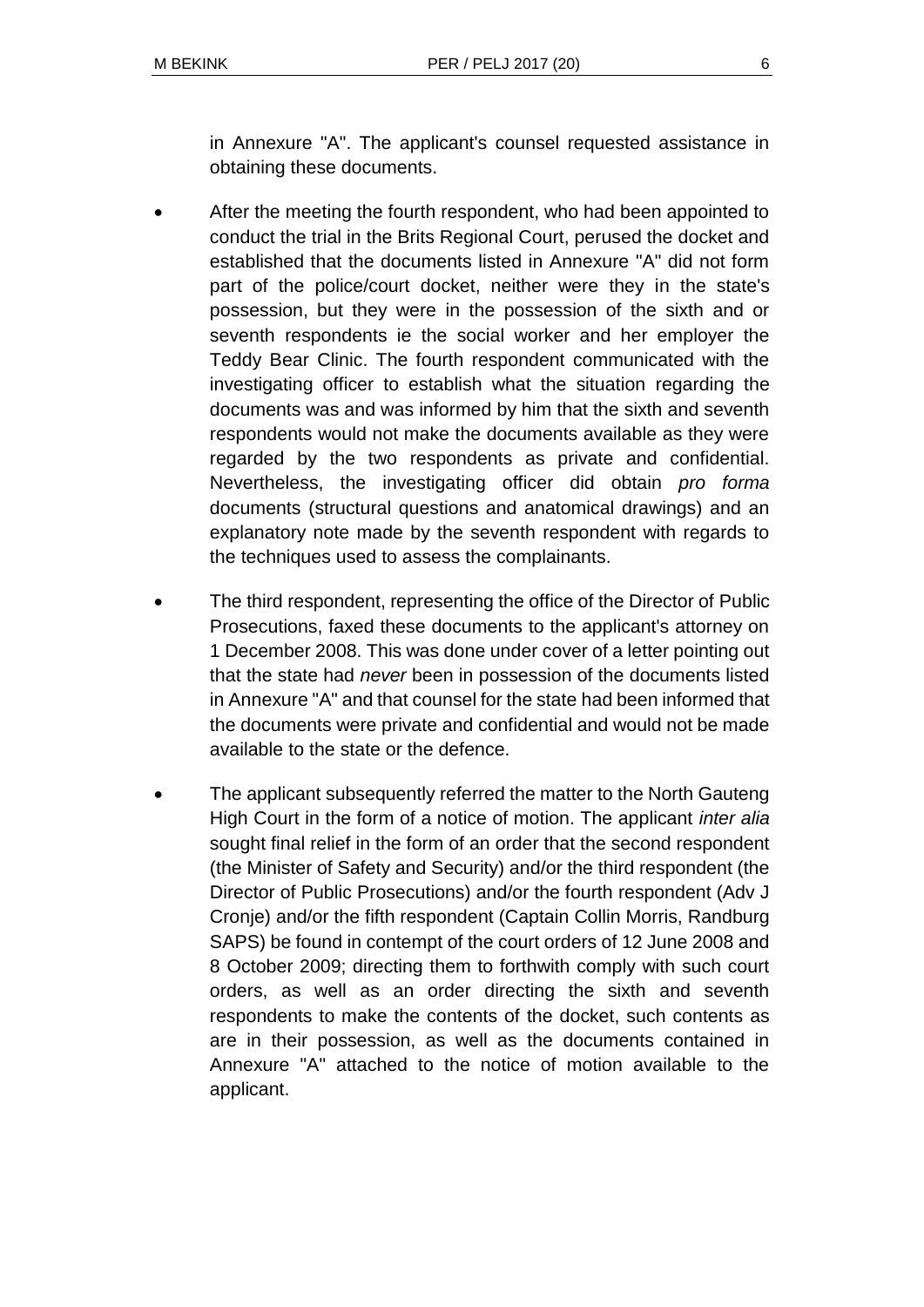### **3 Issues of law**

The three main issues before the North Gauteng High Court were firstly whether the aforementioned respondents were in contempt of court, secondly whether the seventh respondent's working papers containing the raw data used by her to compile her reports formed part of the police docket, and thirdly whether the applicant had demonstrated a right to the disclosure of the documents listed in Annexure "A".

As the focus of this paper is on the latter two issues, namely whether the seventh respondent's working papers containing the raw data used by her to compile her reports formed part of the police docket and whether the applicant had demonstrated a right to the disclosure of the documents, suffice it to say that with regards to the first issue the court found that the applicant's claim for relief based on contempt of court had not been successfully proven and could therefore not succeed.<sup>13</sup>

With regards to the second and third issues, to make out a case for the substantive relief sought by the applicant, the applicant had to demonstrate that he had a right to access to the documents sought. In support of this the applicant's counsel argued that the documents listed in Annexure "A" (the working papers containing the raw data of the seventh respondent used to compile her reports) formed part of the police docket. The applicant's counsel furthermore contended that in the light of the order of the Brits District Court of 12 June 2008 that the whole docket be disclosed to the applicant, the sixth and seventh respondents were obliged to make the documents available.

In support of their arguments the applicant's counsel relied on the rules laid down in the judgement of *Shabalala v Attorney-General of Transvaal*, <sup>14</sup> in which the Constitutional Court sets out the legal position with regard to the disclosure of documents in a police docket, as well as section 32 of the *Constitution*, which provides that "everyone has the right of access to… - (b) any information that is held by another person and that is required for the exercise or protection of any rights". The applicant's counsel made no reference to the provisions of the *Promotion of Access to Information Act*. 15

<sup>&</sup>lt;sup>13</sup> *Kerkhoff* para [13].

<sup>14</sup> *Shabalala v Attorney-General of Transvaal* 1996 1 SA 725 (CC) (hereinafter referred to as *Shabalala*).

<sup>15</sup> *Promotion to Access to Information Act* 2 of 2000 (hereinafter referred to as PAIA). See *Kerkhoff* para [15]. PAIA was enacted to give effect to the constitutional right to access to information held by both private and public bodies. PAIA seeks to give effect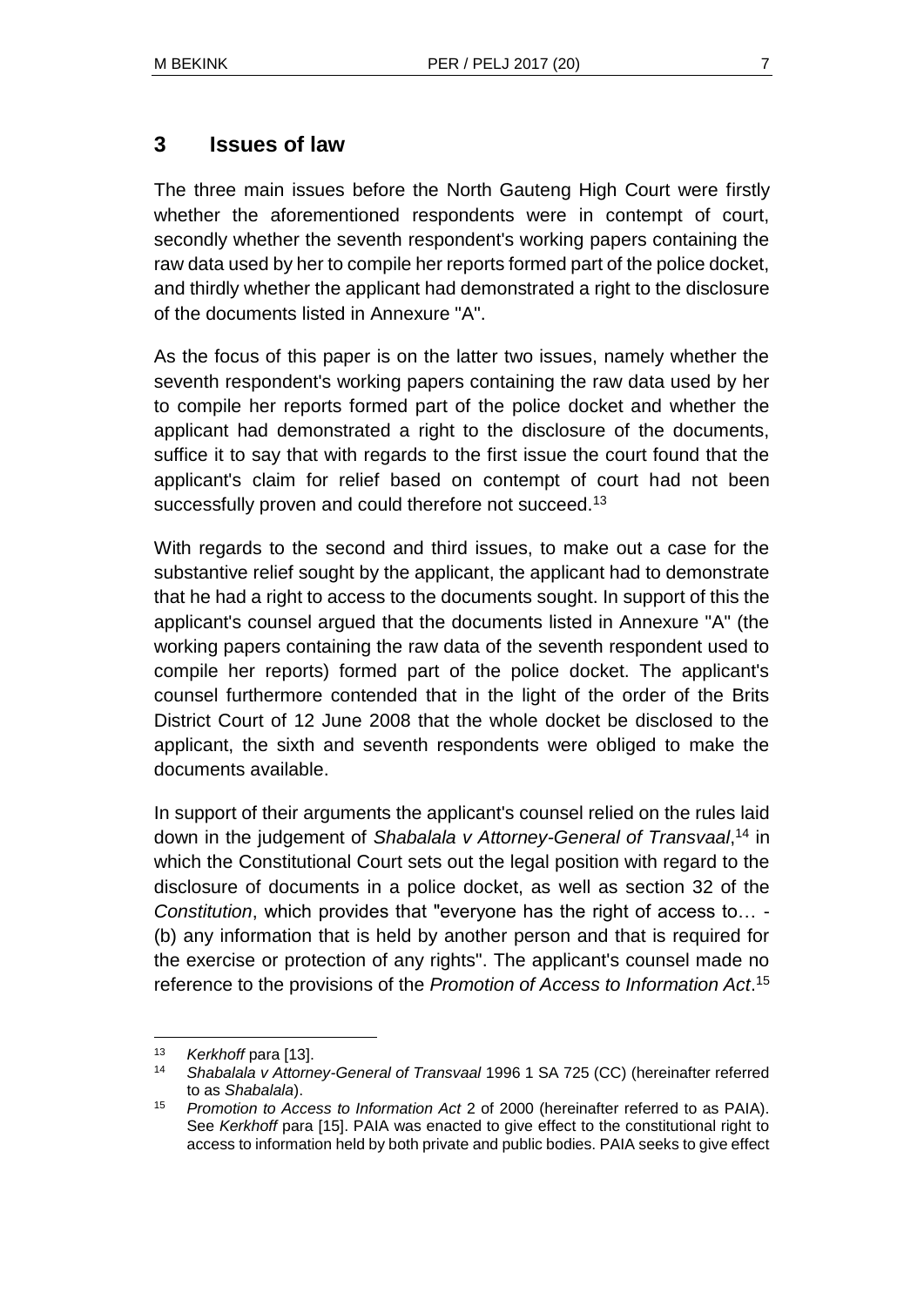The North Gauteng High Court considered the rules as laid down in *Shabala*, but found that the documents listed in Annexure "A" (the working papers containing the raw data of the seventh respondent used to compile her reports) did not form part of the police docket and were thus not covered by the decision in the said case. As far as section 32 of the *Constitution* was concerned, the court held that the applicant's counsel did not provide any authority for the proposition that the applicant was entitled to simply rely on this section in the *Constitution* whilst ignoring the provisions of PAIA, which was enacted to give effect to section 32 of the *Constitution*. The court, and rightly so, with reference to the case of *Institute for Democracy in South Africa v ANC*<sup>16</sup> found that parties must assert the right to access to information via PAIA and that section 32 is therefore not capable of serving as an independent legal basis or cause of action for the enforcement of rights to access to information.<sup>17</sup> As the applicant had failed to make use of PAIA and no right to access to the documents had been demonstrated, the High Court dismissed the application.<sup>18</sup>

## **4 Analysis and comments**

In assessing the judgement under discussion, it is submitted that the decision and conclusions in *Kerkhoff* are correct and should be supported. In this regard I should like to highlight four aspects of the case which are of importance and warrant further discussion.

Firstly, Southwood J highlighted that the police docket is comprised of three sections: section A (containing the witnesses' statements taken by the investigating officer, expert reports and documentary exhibits), section B (containing witnesses' reports and memoranda), and section C (containing the investigation diary). The court accordingly held, and appropriately so, that the documents listed in Annexure "A" namely the working papers containing the raw data of the seventh respondent used to compile her

to this right subject to justifiable limitations in a manner which balances the right to access to information with any other rights, including the rights set out in the Bill of Rights. PAIA also aims to establish voluntary and mandatory mechanisms or procedures which enable a person to obtain access to the records of private or public bodies as swiftly, inexpensively and effortlessly as is reasonably possible. In so doing PAIA aspires to change the secretive, unresponsive culture of the pre-democratic era into a culture of transparency, accountability and effective governance. See s 9 of PAIA.

<sup>16</sup> *Institute for Democracy in South Africa v ANC* 2005 5 SA 39 (C) (hereinafter referred to as *Institute for Democracy*).

<sup>17</sup> *Kerkhoff* para [17]. Also see the court's references to Currie and Klaaren *PAIA Commentary* para 2.12 in support of its conclusion.

<sup>18</sup> *Kerkhoff* paras [18]-[19].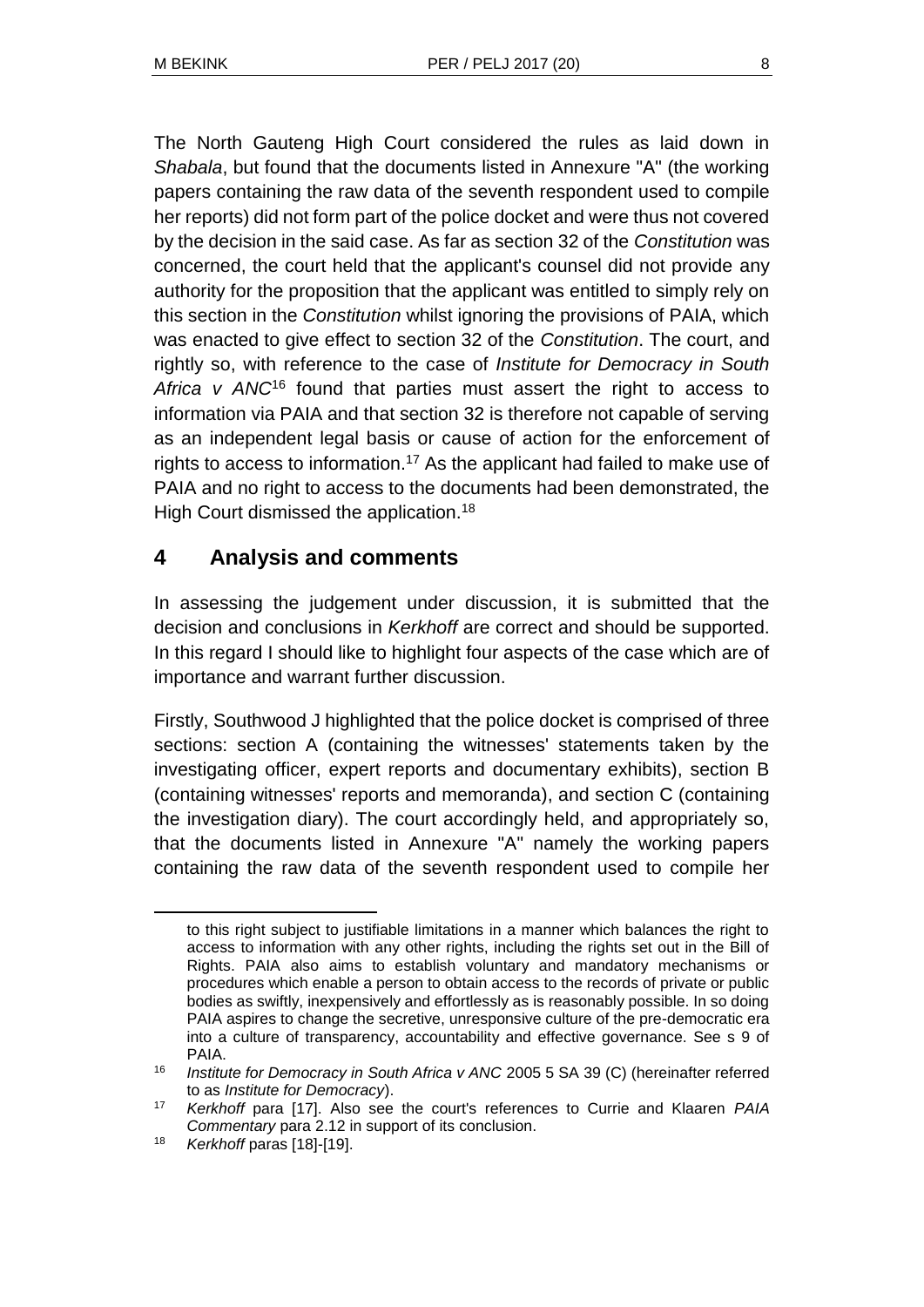reports did not form part of the police docket and were thus not covered by the rules in *Shabalala*. The court fittingly concluded that the applicant had failed to demonstrate a right to access to the documents in terms of *Shabalala*. 19

Secondly, Southwood J reaffirmed that the purpose of section 170A of the *Criminal Procedure Act* is to determine whether an intermediary should be appointed in order to prevent a child from being exposed to undue mental stress or suffering whilst having to testify. The learned judge suitably drew attention to the fact that an enquiry in terms of section 170A of the *Criminal Procedure Act* has a narrow focus, namely to determine whether it is in the best interests of the child that an intermediary be appointed. The enquiry is not concerned with whether the child is competent to give evidence or whether the child's evidence is admissible, credible or reliable.<sup>20</sup> The alleged purposes of the applicant to obtain the documents, namely "to challenge the complainants' competence to give evidence, credibility and admissibility of their evidence at trial within a trial during the proceedings" or "to make representations to the Director of Public Prosecutions regarding the withdrawal of the prosecution" were misconceived.<sup>21</sup> The procedure envisaged in section 170A does not allow for a trial within a trial of the nature contemplated by the applicant's legal counsel. The issues of the child witness's competence, admissibility, credibility and reliability were separate issues which were to be decided, in the light of all the evidence, by the trial court in the course of the trial itself.<sup>22</sup>

The aforementioned approach, the court stated,<sup>23</sup> with reference to *DPP v* Minister of Justice,<sup>24</sup> not only protects child complainants from unnecessary trauma, but helps to ensure that the trial court receives evidence that is more freely presented, more likely to be true, and more likely to be better understood by the court. The fairness of the trial accordingly stood to be enhanced rather than impeded by the use of section 170A of the *Criminal Procedure Act*. The special procedures contemplated in section 170A should consequently not be seen as justifiable limitations on the right to a fair trial, but as conducive to a trial that was fair to all.<sup>25</sup>

<sup>19</sup> *Kerkhoff* paras [9], [16]-[17].

<sup>20</sup> *Kerkhoff* para [21].

<sup>21</sup> *Kerkhoff* para [21].

<sup>22</sup> *Kerkhoff* para [21].

<sup>23</sup> *Kerkhoff* para [6].

<sup>24</sup> *DPP v Minister of Justice* para [116].

<sup>25</sup> *Kerkhoff* para [6].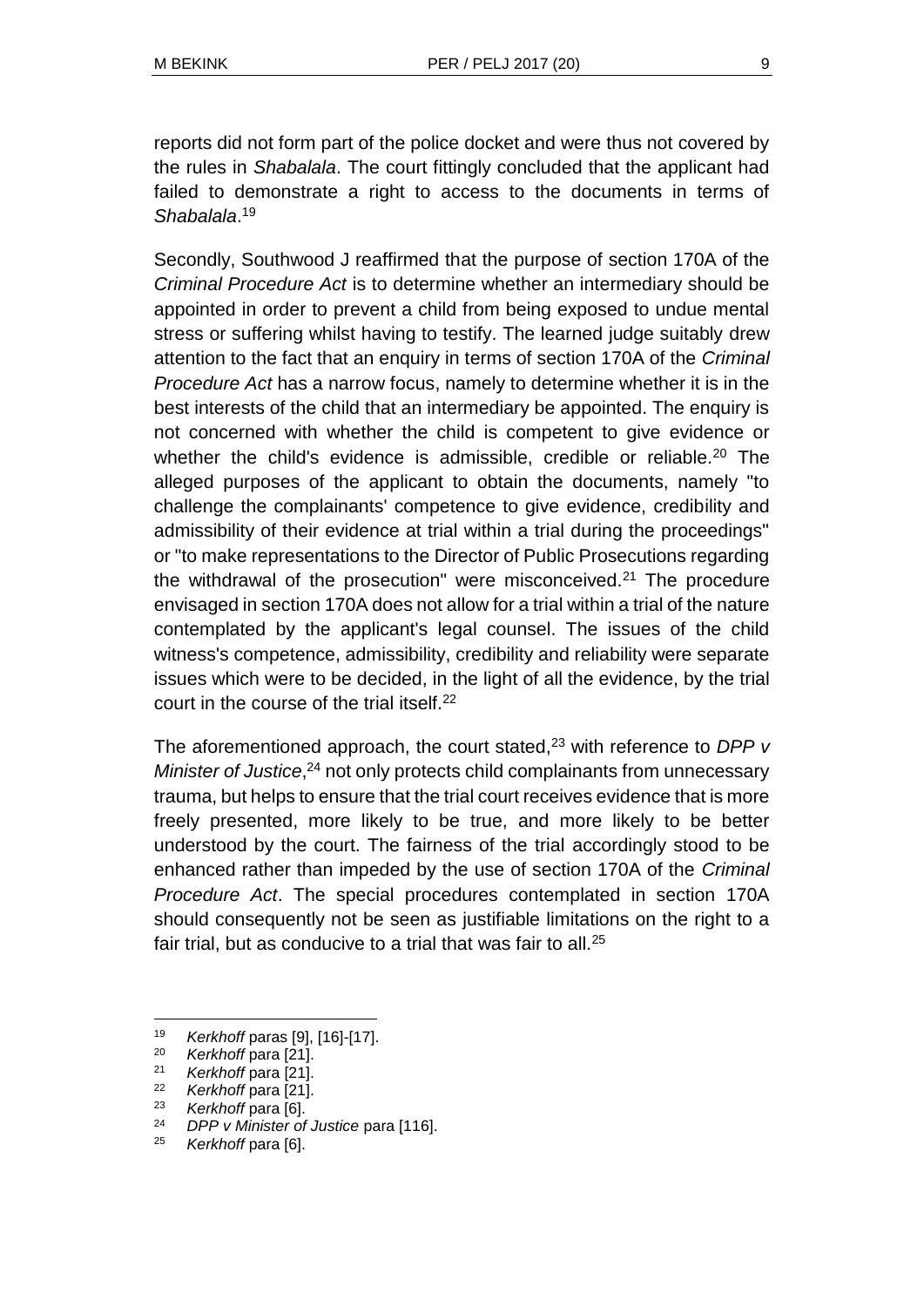Thirdly, as was stated before, the sixth and seventh respondents claimed that the documentation referred to in Annexure "A", namely the working papers which contained the raw data used by the seventh respondent to compile her report, were private and confidential.<sup>26</sup> This raised the question of whether the communications between a child complainant and the person tasked with compiling a report pertaining to the appointment of an intermediary are subject to professional privilege. This question was unfortunately not addressed by the North Gauteng High Court.

As a general rule professional privilege applies only to the lawyer-client relationship and is not enjoyed (at least to the same degree) by other professional relationships.<sup>27</sup> The *Criminal Procedure Act* in its current form does not prescribe who will be regarded as a competent person to compile a report assisting the court in its task to determine whether an intermediary should be appointed<sup>28</sup> and thus the possibility exists that this task may be performed by a legal advisor (such as an advocate in the office of the Family Advocate) specialising in child law. However, for a child complainant to be able to claim the professional lawyer-client privilege, the communication between the child and the legal advisor must, in terms of the requirements for the operation of the privilege, have been made for the purpose of obtaining legal advice.<sup>29</sup> As this is clearly not the purpose of the communications between the child complainant and the legal advisor this may result in the child not being able to claim the common law professional privilege.

Furthermore, it should be noted that the task of compiling a report for the appointment of an intermediary is usually performed by a social worker or a psychologist.<sup>30</sup> A review of the statutory law as well as the common law reveals no established professional privilege between a social worker and a child complainant and/or a psychologist and a child complainant in this capacity. This can perhaps be attributed to the fact that the use or function of an intermediary in terms of section 170A of the *Criminal Procedure Act* is

 $\overline{a}$ 

<sup>&</sup>lt;sup>26</sup> *Kerkhoff para* [12](11).

<sup>&</sup>lt;sup>27</sup> Schwikkard "Evidence" para 52-69.<br><sup>28</sup> Nata that the Criminal Procedure.

Note that the *Criminal Procedure Act* prescribes only who will be regarded as a competent person to be appointed as an intermediary - see s 170A4(a) of the *Criminal Procedure Act*; GN R137 in GG 150 of 30 July 1990, as amended by GN R360 in GG 1782 of 28 February 1997, as amended by GN R597 in GG 2 2435 of 2 July 2001.

<sup>29</sup> *Lane v Magistrate, Wynberg* 1997 2 SA 869 (C); also see Zeffert and Paizes *Essential Evidence* 203-204 for more on the requirements for the operation of the privilege.

<sup>30</sup> See for example *Kerkhoff*; *K v the Regional Court Magistrate* 1996 1 SACR 434 (E) (hereinafter referred to as *Regional Court Magistrate*); *S v Mokoena; S v Phaswane* 2008 2 SACR 216 (T); *S v SN* 2012 2 SACR 317 (GNP); S *v Peyani* 2014 2 SACR 127 (GP) (hereinafter referred to as *Peyani*).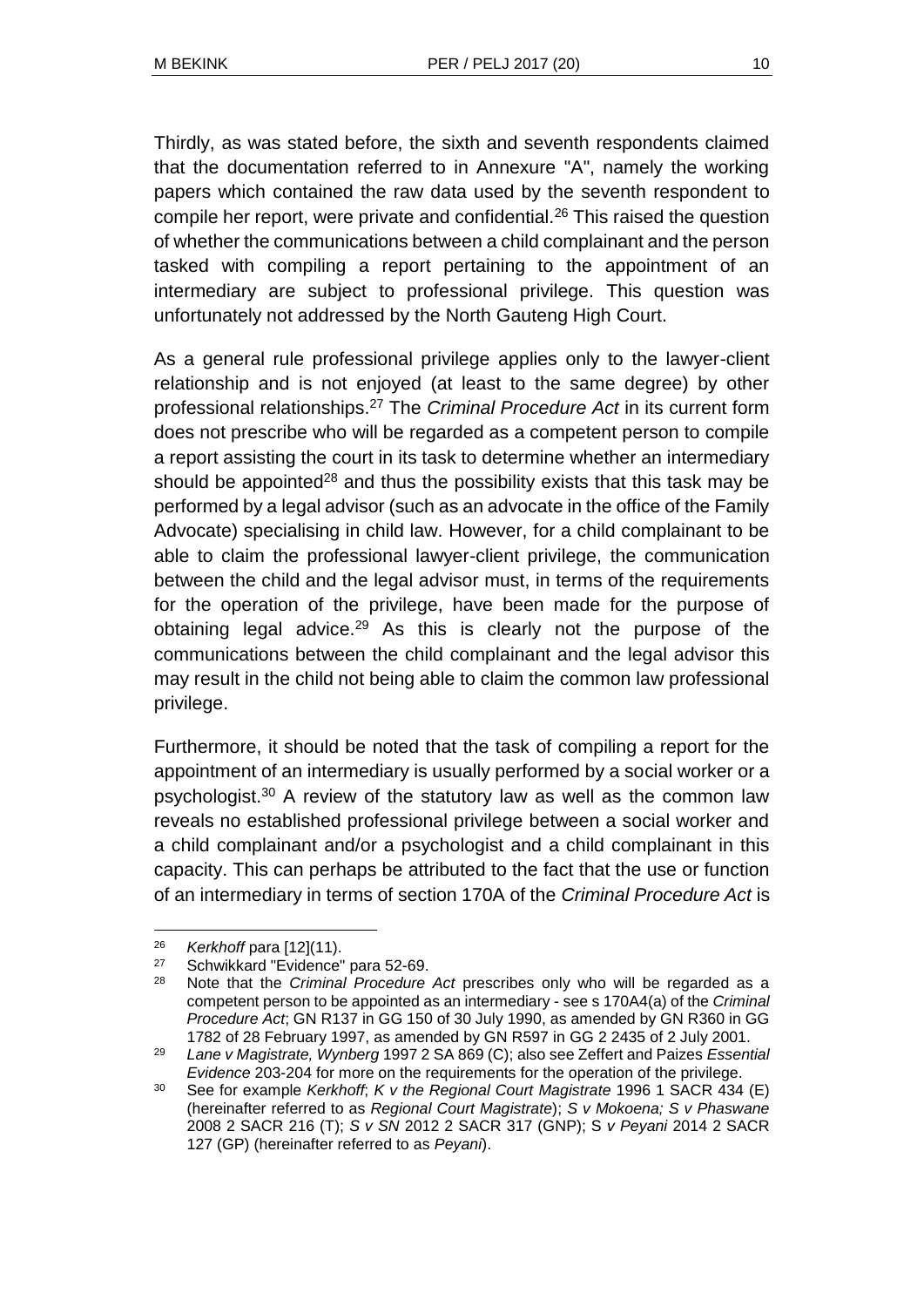still a fairly new concept<sup>31</sup> and that the necessity of such a privilege has not been an issue until fairly recently.

Conversely, even if such a professionally-based privilege at common law may fail, some professional communications may be protected from disclosure by the constitutional right to privacy.<sup>32</sup> Section 14(d) of the *Constitution* provides that everyone has the right not to have the privacy of their communications infringed. A communication between a social worker/psychologist and a child complainant in this capacity may well be regarded as a personal and private communication, as children, their guardians and their parents approach such a social worker/psychologist in the confidence that their communications with the social worker/psychologist will not be disclosed. Such confidentiality is essential to the full and satisfactory maintenance of the relationship between the social worker/psychologist and the child who seeks the social worker's/psychologist's assistance.<sup>33</sup> The relationship between the child complainant and the social worker/psychologist is clearly one that should be sedulously fostered and a case can be made out that the disclosure of the communication would not be consistent with the principle that the best interests of the child are of paramount importance in criminal proceedings.<sup>34</sup> The best interests of the child principle is both a self-standing right and a guiding principle in all matters affecting children.<sup>35</sup> This has been confirmed by the Constitutional Court's application of the best interest principle in a variety of cases involving children's rights, including children's right to privacy.<sup>36</sup> The post-constitutional position may therefore, in view of the constitutional recognised right to privacy and the paramountcy of the best interests of the child principle, be different from the common law position.

Where an accused seeks to compel the disclosure of a communication of a personal and private nature, the child complainant may accordingly assert that a privilege attaches to the child's relationship with the social

l <sup>31</sup> Section 170A of the *Criminal Procedure Act* was inserted by s 3 of the *Criminal Law Amendment Act* 135 of 1991 and came into operation on 30 July 1993.

 $32$  Schwikkard "Evidence" para 52-69.<br> $33$  Korkhoff para [12](11)

<sup>33</sup> *Kerkhoff* para [12](11).

<sup>34</sup> See s 28(2) of the *Constitution*. See for example Bekink and Bekink 2004 *De Jure* 21; Heaton 1990 *THRHR* 95; Ferreira 2010 *THRHR* 201 for more on the best interest of the child principle.

<sup>35</sup> *Minister of Welfare and Population Development v Fitzpatrick* 2000 3 SA 422 (CC) paras [17]-[18].

<sup>36</sup> Also see for example *Johncom Media Investments Ltd v M* 2009 4 SA 7 (CC); *Teddy Bear Clinic for Abused Children v Minister of Justice and Constitutional Development*  2014 2 SA 168 (CC), where the Constitutional Court emphasised the importance of this principle in relation to the privacy of children.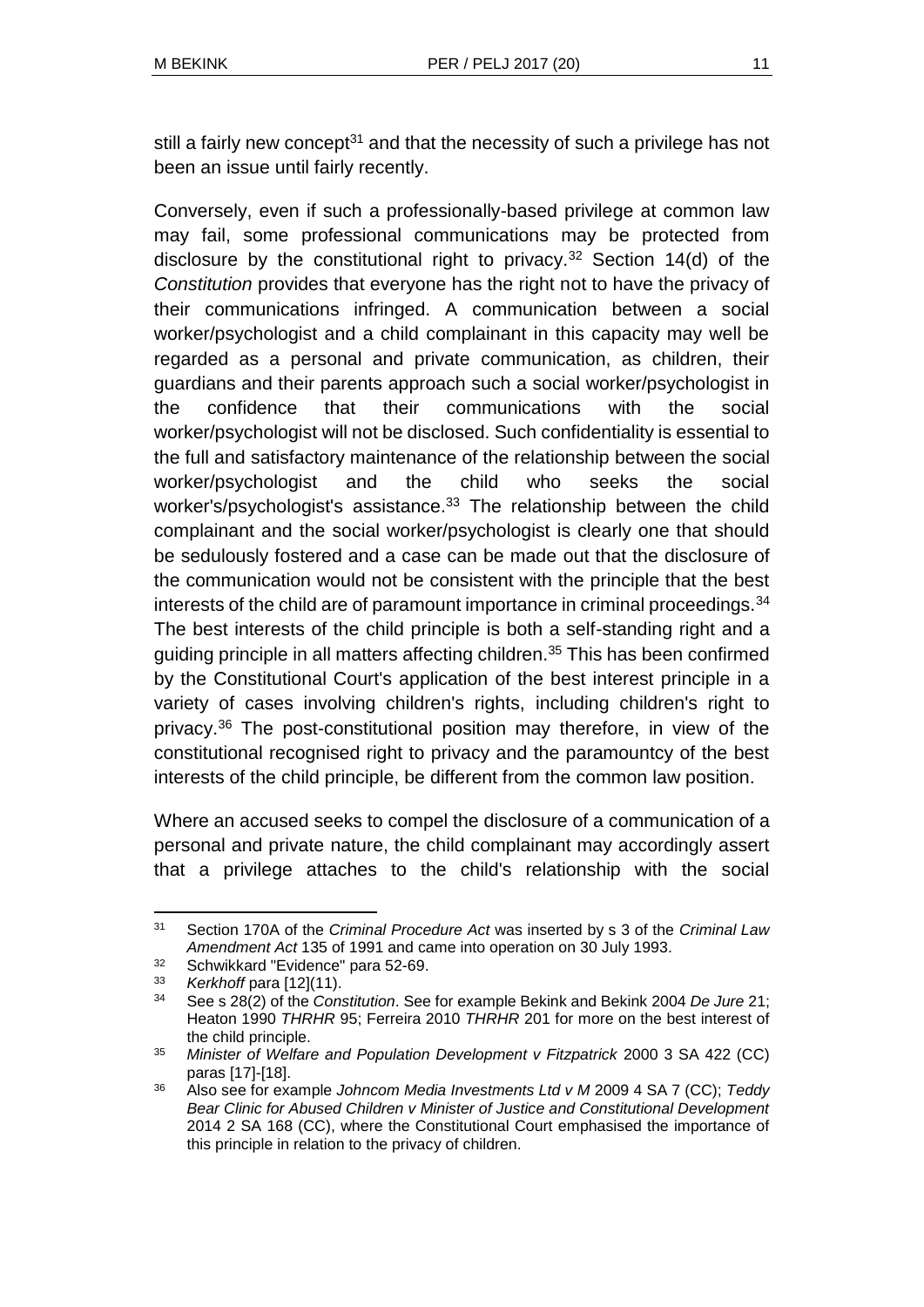worker/psychologist in terms of section 14 of the *Constitution*. However, the *prima facie* recognition of the privilege may be limited if the accused is able to persuade the court that the limitation of this right is justified when the accused's right to a fair trial is weighed up against the minor's rights. In order to succeed, the accused will have to prove on a balance of probabilities that unless the information is obtained, the accused's right to a fair trial will be irreparably infringed.<sup>37</sup>

It is submitted that in the light of the fact that the communication between the child witness and the social worker/psychologist pertaining to the appointment of an intermediary does not form part of the police docket and the state's case against an accused, its non-disclosure does not irreparably infringe an accused's right to a fair trial.<sup>38</sup> The Constitutional Court in *DPP v Minister of Justice*<sup>39</sup> furthermore emphasised that the fairness of a trial stands to be enhanced rather than impeded by the use of the procedures set out in section 170A. The procedures should therefore not be seen as justifiable limitations to a fair trial, but instead as being conducive to a fair trial.

It should also be remembered that the purpose of the communication between the child complainant and the social worker/psychologist is for the social worker/ psychologist to evaluate the child's linguistic, cognitive and emotional development as well as to determine whether the child will suffer undue mental stress or suffering if he or she testifies at the hearing.<sup>40</sup> A significant part of the communication between the child complainant and the social worker/psychologist may therefore not only be private and personal but totally unrelated to the case at hand. Justification for the reasonable and justifiable limitation of section 14 of the *Constitution* in terms of section 36 of the *Constitution* read together with section 28(2) of the *Constitution* will in my view therefore not be easily asserted. A child complainant's communication with a social worker/psychologist in this regard may hence muster constitutional protection in terms of the child's constitutional right to privacy.

l <sup>37</sup> *Prinsloo v Bramley Children's Home* 2005 5 SA 119 (T) 128B-D (hereinafter referred to as *Bramley Children's Home)*.

<sup>38</sup> *Kerkhoff* para [6].

<sup>39</sup> *DPP v Minister of Justice* para [116].

<sup>40</sup> *DPP v Minister of Justice* para [94].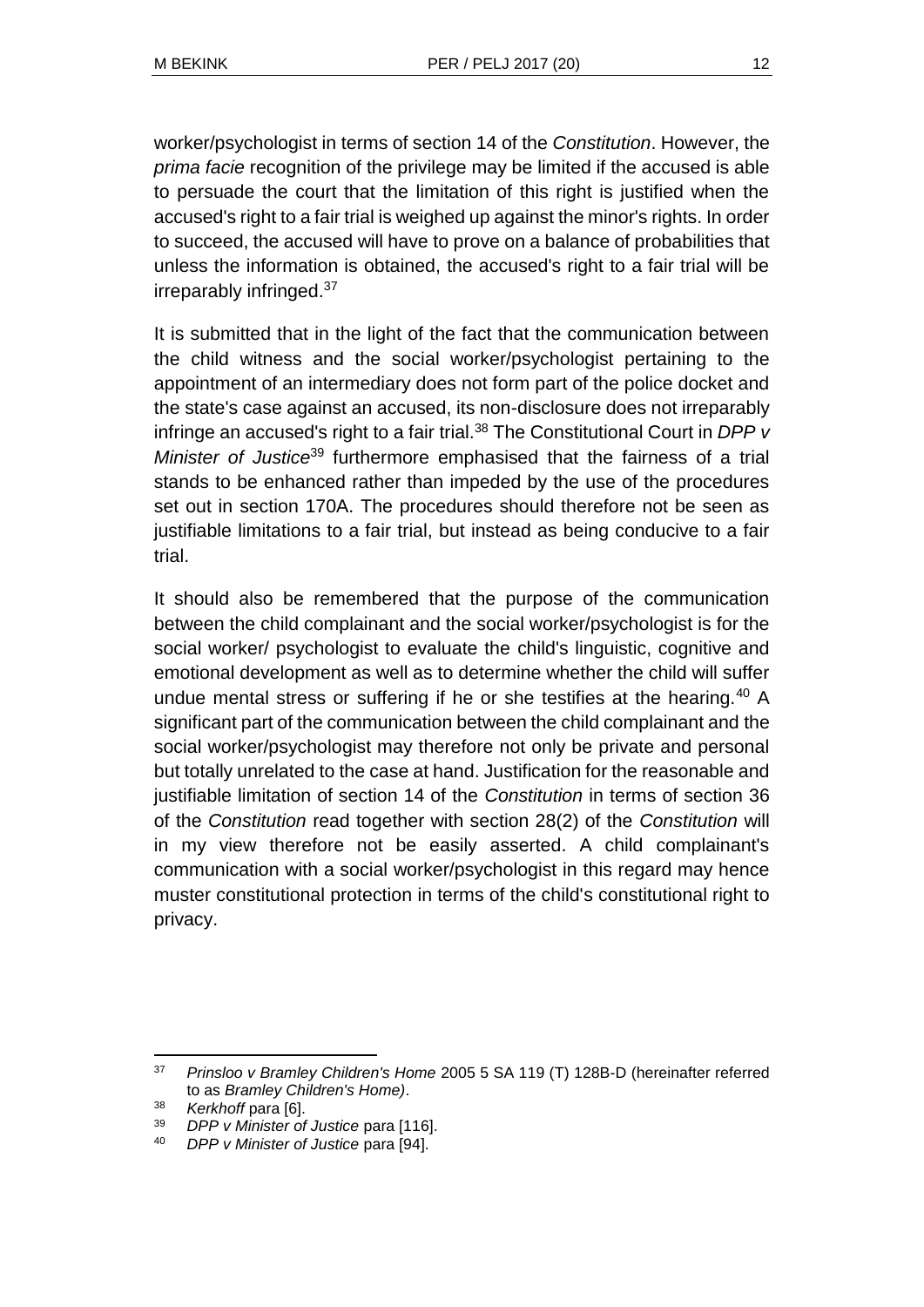Fourthly, the judgement is supported in terms of the approach followed by the court with regards to the determination of the applicant's right to access to information, namely that:

… s 32 of the Constitution provides the underlying basis for and informs the rights contained in PAIA, but that the section itself is subsumed by PAIA, which now regulates the right of access to information; that parties must assert the right via the Act.<sup>41</sup>

The court correctly held that the applicant had to seek access to the documents listed in Annexure "A" in accordance with the provisions of PAIA. Only if it turned out that the provisions of PAIA did not apply would the applicant be able to follow other avenues.<sup>42</sup> As the applicant had failed to make use of the provisions of PAIA the North Gauteng Court did not undertake an assessment of the provisions of PAIA in order to determine its application to the case under discussion. This is unfortunate as it leaves an uncertainty as to whether the outcome of the case would have been different if the provisions of PAIA had been applied. It will consequently be of value to evaluate the provisions of PAIA.<sup>43</sup>

# **5 PAIA**

Before April 1994 the nature of the system of government in South African resulted in the development of a secretive and unresponsive culture in public and private bodies which often led to an abuse of power and the violation of human rights.<sup>44</sup> This position was altered through the commencement of a new constitutional dispensation<sup>45</sup> and specifically the enactment of section 32(1) of the *Constitution*, which provides that:

Everyone has the right to access to any information held by the state; and any information that is held by another person and that is required for the exercise or protection of any rights.

In terms of section 32(2) of the *Constitution*, national legislation must be enacted to give effect to the right to access to information. PAIA is the national legislation contemplated in section 32(2) of the *Constitution* and was enacted to give effect to this right.<sup>46</sup> PAIA does this by distinguishing in

l <sup>41</sup> See *Kerkhoff* para [17]; *Institute for Democracy* para [17].

<sup>42</sup> *Kerkhoff* para [18].

 $43$  It should be noted that the purpose of this discussion is not to give a detailed discussion of PAIA, but to do so with reference to the *Kerkhoff* case.

<sup>44</sup> See the Preamble of PAIA. Also see Hoexter *Administrative Law* 95.

<sup>45</sup> First by s 23 of the *Interim Constitution*, the *Constitution of the Republic of South Africa Act* 200 of 1993 and later by s 32(1) of the *Constitution*.

<sup>46</sup> Large parts of PAIA came into effect in March 2001. See Proc R20 in GG 22125 of 9 March 2001.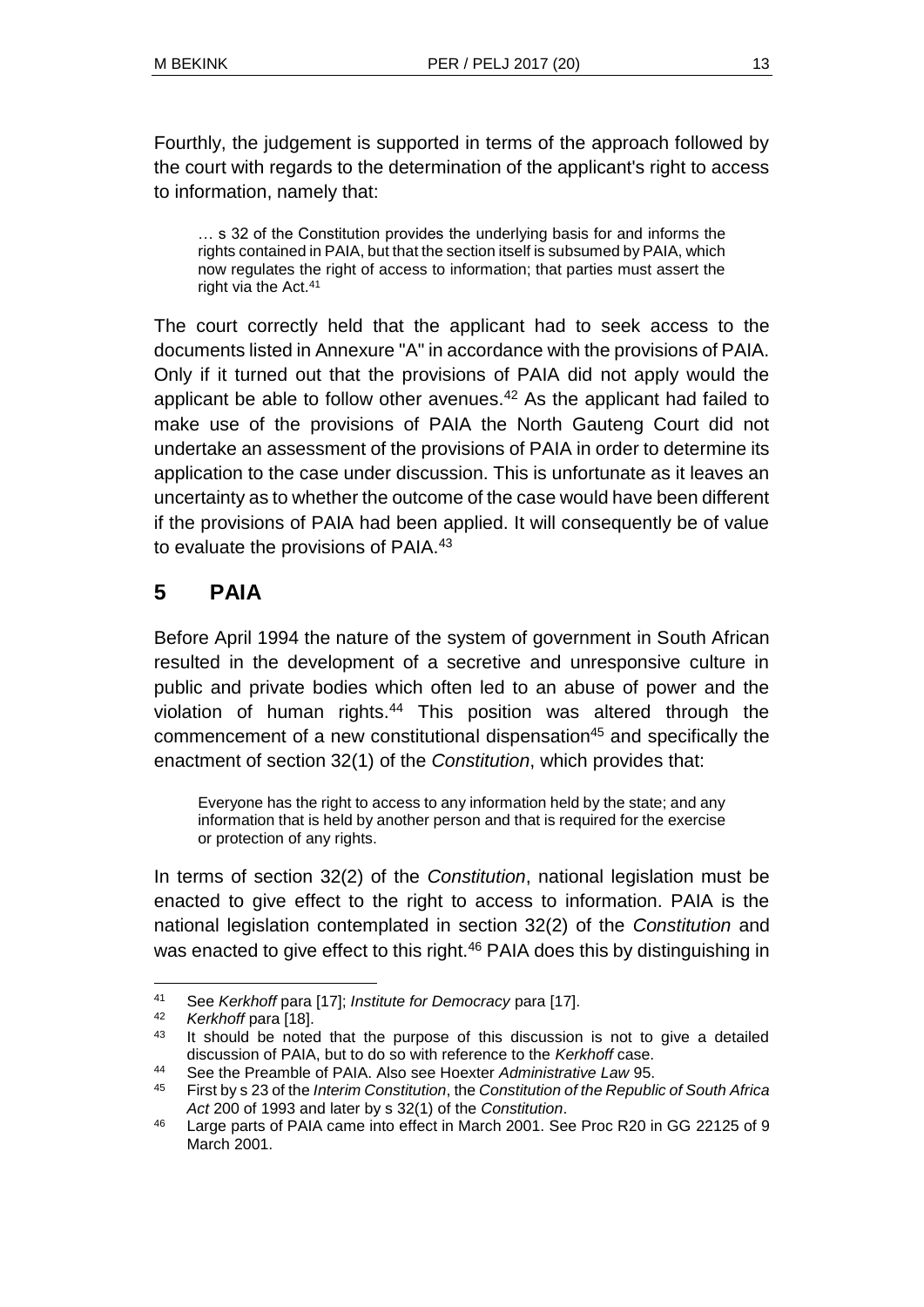section 1 between private and public bodies. On the basis of this distinction PAIA is then divided roughly into two parts, namely the provisions dealing with the right to access to information held by public bodies on the one hand,<sup>47</sup> and on the other, provisions dealing with the right to access to information held by private bodies.<sup>48</sup>

This right was soon relied upon in a variety of contexts and a body of case law developed rapidly, in particular that of accused persons who sought access to information contained in police dockets.<sup>49</sup> It should be noted that in terms of section 32 (1) of the *Constitution*, the right to access to information in state hands is unqualified, whilst the right to access to information held by other persons (ie private persons) is qualified in that the information must be required for the exercise or protection of any rights. It must be borne in mind that the right to access to information held by either a public or private body may be limited to the extent that the limitations are reasonable and justifiable in an open and democratic society based on human dignity, equality and freedom, as contemplated in section 36 of the *Constitution*.

PAIA starts out by defining important terms such as personal information, request for access, public body, private body, and requester. Of particular importance is the fact that PAIA takes the *Constitution*'s concept of "information" and narrows it down, in that the Act does not apply to information but rather to the "record". This is defined in section 1 of PAIA as information that has been recorded by a private or public body regardless of the form or medium of that record.<sup>50</sup> As the meaning of the word "record" is defined in PAIA to include any form or medium of that record, the working papers containing the raw data used by the person responsible for compiling a report as to the merits of the appointment of an intermediary or not may be regarded by the courts in terms of PAIA as part of the "record" of the communication between such a person and the child complainant.

PAIA then sets out certain general rules of application. In terms of section 5 of PAIA the provisions of the Act apply to the exclusion of any provision of other legislation that prohibits or restricts the disclosure of a record of a

<sup>47</sup> See part 2 of PAIA.

<sup>48</sup> See part 3 of PAIA.

<sup>49</sup> Hoexter *Administartive Law* 95. Also see for example *Jeeva v Receiver of Revenue, Port Elizabeth* 1995 2 SA 433 (SE) 44ff; *Phato v Attorney-General Eastern Cape* 1995 1 SA 799 (E) 815D.

<sup>50</sup> Hoexter *Administrative Law* 97-98. See also *Garden Cities Inc v City of Cape Town*  2009 6 SA 33 (C); *Claase v Information Officer, South African Airways* 2007 5 SA 496 (SCA).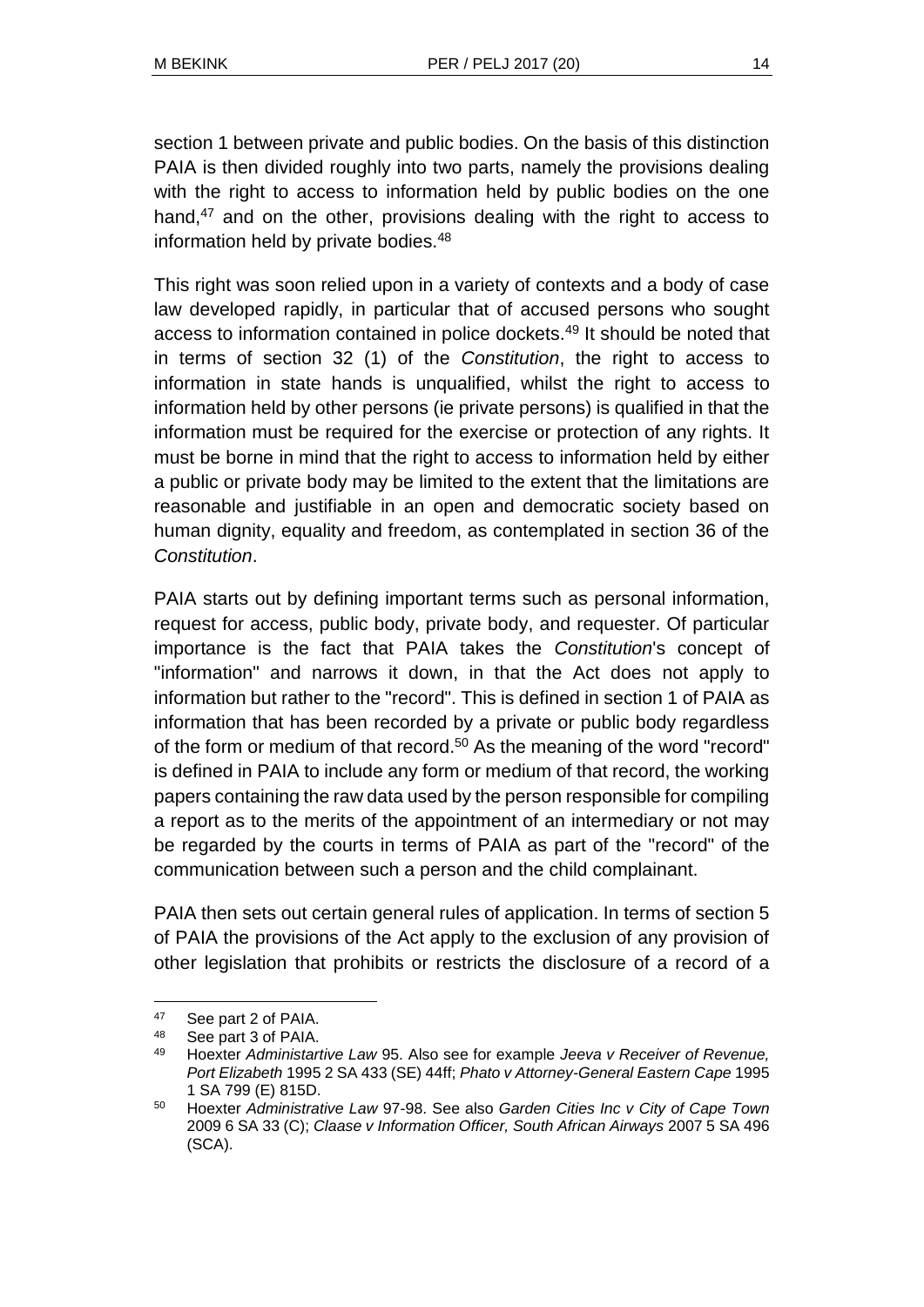public or private body. Section 7 of PAIA introduces an internal limitation of the Act in that the section determines that PAIA does not apply in particular circumstances. In terms of section 7(1) of PAIA:

This Act does not apply to records of a public or a private body if-

- *(a)* that record is requested for the purpose of criminal or civil proceedings;
- *(b)* so requested after commencement of such criminal or civil proceedings, as the case may be, and
- *(c)* the production of or access to that record for the purpose referred to in paragraph (a) is provided for in any other law.

All three of the requirements of section 7(1) must be met in order to render the provisions of PAIA inapplicable.<sup>51</sup> In *PFE International* the Constitutional Court highlighted<sup>52</sup> that the purpose of section  $7(1)$  is:

to prevent PAIA from having any impact on the law relating to discovery or compulsion of evidence in civil and criminal proceedings. In the event that the production of or access to the record is provided for in any other law then the exemption takes effect. The legislature has framed s 7 in terms intended to convey that requests for access to records, made for the purpose of litigation, and after litigation has commenced, should be regulated by the rules of court governing such access in the course of litigation.

This underscores the fact that PAIA was not intended to have any impact on the discovery procedure in civil and criminal cases, and that once litigation has commenced discovery should be regulated by the rules of court governing such access.<sup>53</sup> The fact that PAIA does not apply in criminal matters is of importance. PAIA can therefore not be used to obtain access to information where it is required for pending civil or criminal proceedings and where access to it is provided for in another "law". The Supreme Court of Appeal with reference to *Unitas Hospital v Van Wyk*<sup>54</sup> reiterated this position in *Director of Public Prosecutions v King*, <sup>55</sup> where it was found that "other law" refers to the body of law which includes the rules relating to discovery, disclosure and privilege. The court accordingly held that if access to information is required for the purpose of criminal proceedings, the right

<sup>51</sup> See *PFE International v Industrial Development Corporation of South Africa Ltd* 2013 1 SA 1 (CC) para [19] (hereinafter referred to as *PFE International*).

<sup>52</sup> *PFE International* para [21].

<sup>53</sup> See *Unitas Hospital v Van Wyk* 2006 4 SA 436 (SCA); *PFE International*; *MEC for Roads and Public Works, Eastern Cape v Intertrade Two (Pty) Ltd* 2006 5 SA 1 (SCA).

<sup>54</sup> *Unitas Hospital v Van Wyk* 2006 4 SA 436 (SCA).

<sup>55</sup> *Director of Public Prosecutions v King* 2010 2 SACR 146 (SCA) para [39].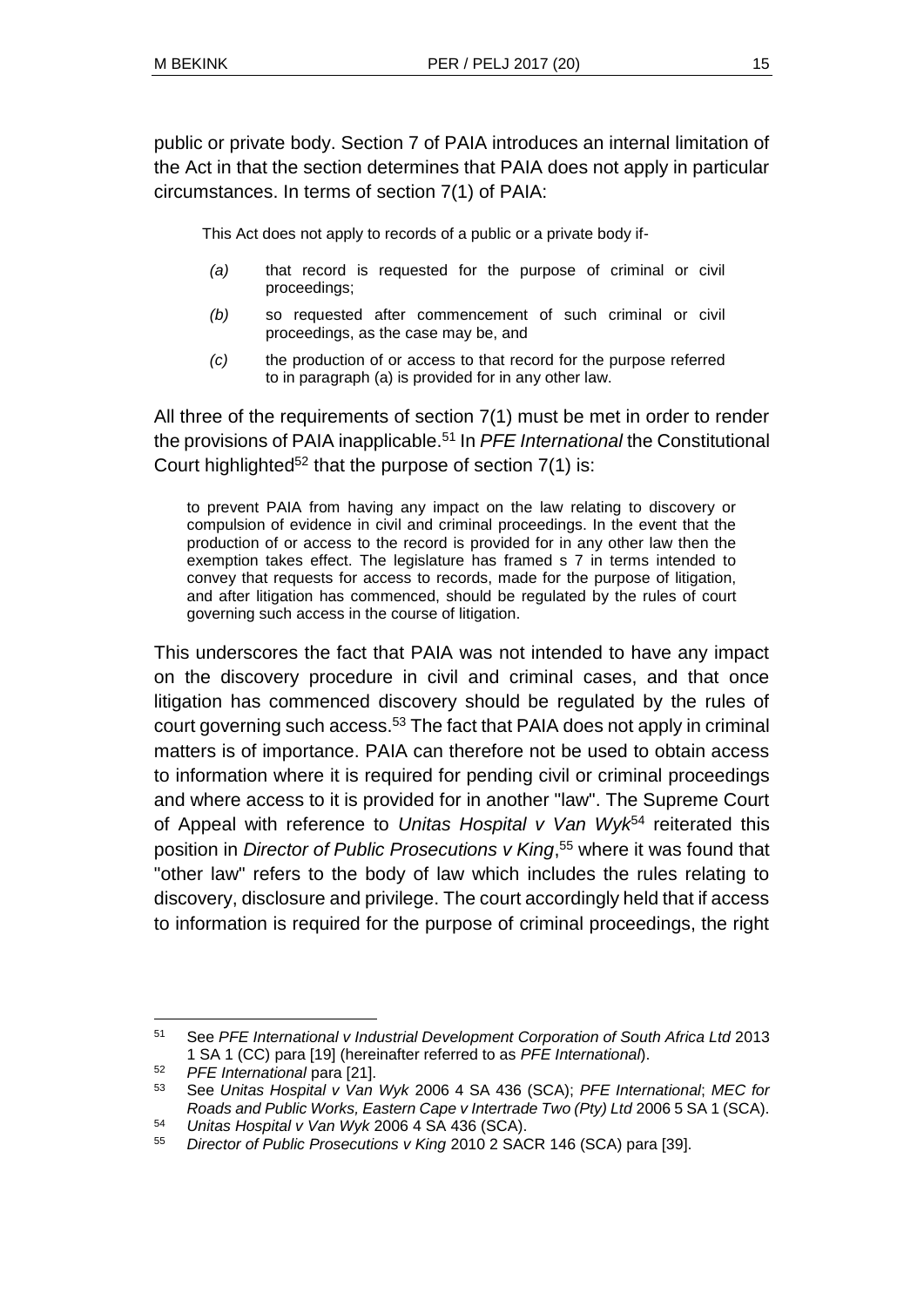thereto had to be sought elsewhere; for example, through the rules of discovery.<sup>56</sup>

Since rule 38(1) of the Uniform Rules of Court constitutes such a "law" as contemplated in section 7(1)*(c)* of PAIA, a request for access to information should be made in terms of the Uniform Rules of Court and not in terms of PAIA. PAIA does not apply in such an instance. To hold otherwise, the Constitutional Court pointed out, would result in a dual system of access to information, in terms of both PAIA and the particular court rules, and this would be disruptive to court proceedings.<sup>57</sup>

It is submitted that the three conditions set out in section 7(1) of PAIA, which must be met for PAIA not to apply, will in all probability be satisfied if the *Kerkhoff* case (or a future case similar to that of the *Kerkhoff* case) is to be decided in terms of PAIA. The documents listed in Annexure "A" of the motion were requested for the purpose of a criminal proceeding; were so requested after the commencement of the proceedings; and access to the record is provided for in other law. If a determination in terms of PAIA is indeed made, an applicant such as the applicant in *Kerkhoff* would have to make use of other law governing the rules of court, for example a rule 38(1) application. If the respondent in such an instance refuses to make the documents available, the issue of whether the applicant would be entitled to the documents would have to be determined by the trial court. It should, however, be noted that applicants are entitled to obtain information from a third party to the litigation in terms of a rule 38(1) application only if the evidence is relevant to the dispute between the parties to the litigation.<sup>58</sup> It is questionable, however, whether a respondent's working papers which contain the raw data used to compile a report as to the appointment of an intermediary, and which do not form part of the police docket, would be regarded as relevant to the dispute between the parties. A rule 38(1) application may accordingly also not suffice.

Although it is submitted that PAIA would not be applicable to the circumstances referred to in the case under discussion, it is perhaps also of value to have regard to the position if PAIA would apply. Two scenarios may be envisaged, as the person tasked with compiling a report pertaining to the appointment of an intermediary may either be in the employment of the state (for example, a social worker in the employment of the Department of Social

l <sup>56</sup> *Director of Public Prosecutions v King* 2010 2 SACR 146 (SCA) para [39].

<sup>57</sup> *PFE International* paras [31]-[32].

<sup>58</sup> *Bramley Children's Home* para [36]; *Meyers v Marcus* 2004 5 SA 315 (C).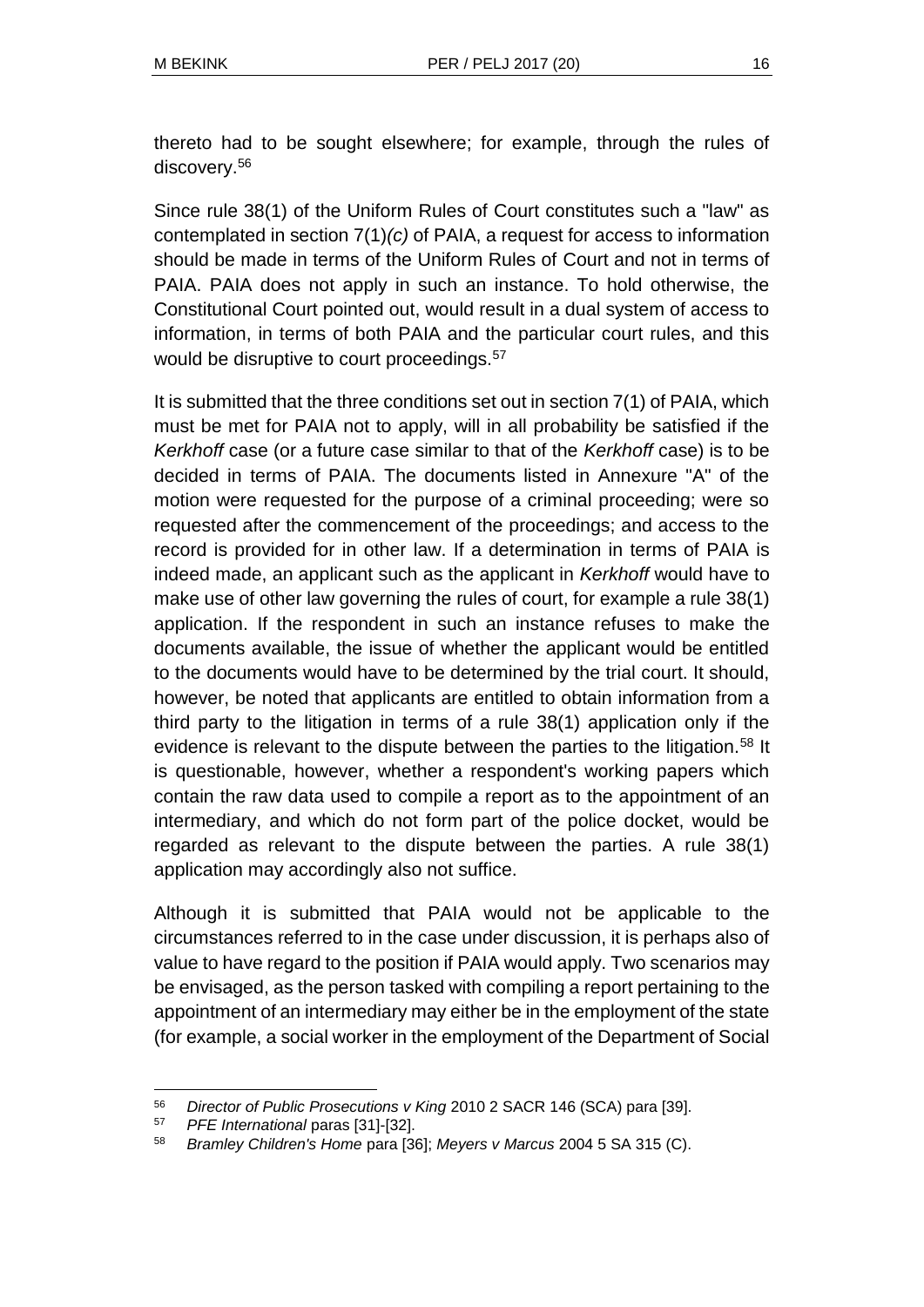Work) or may be in the employment of a private body (for example a social worker in the employment of a NGO such as the Teddy Bear Clinic).

The procedure allowing an individual to give effect to the individual's constitutional right to access to information in terms of PAIA is set out respectively in section 11 for the records held by a public body and in section 50 for the records held by a private body. The body that receives the request must grant access to the record unless grounds for refusing the request exist. PAIA lists a number of grounds on which a request for access can or, in some cases, must be refused.<sup>59</sup> In so doing PAIA recognises that there are reasonable and justifiable limitations on the right to access to information, even in an open and democratic society.<sup>60</sup> The relevant grounds for refusal to grant access to the records of public bodies, namely sections 34(1), 37(1) and 40, will be discussed first, whereafter the relevant grounds for refusal to grant access to the records of private bodies, namely sections 63, 65, 66 and 67, will be discussed.

The information officer of a public body (such as a social worker in the employment of the Department of Social Works) must refuse a request for access to the records contemplated in sections 34(1), 37(1) and 40. Section 34(1) provides for the mandatory protection of the privacy of a third party, in that an information officer of a public body must refuse a request for access to a record of the body, if its disclosure would involve the unreasonable disclosure of personal information about a third party. Section 37(1) provides for the mandatory protection of certain confidential information owed to a third party, in that an information officer of a public body must refuse a request for access to a record of the body if the disclosure of the record would constitute an action for the breach of a duty of confidence owed to a third party in terms of an agreement. Section 40 provides for the mandatory protection of records privileged from production in legal proceedings, in that an information officer of a public body must refuse a request for access to a record of the body if the record is privileged from production in legal proceedings, unless the person entitled to the privilege has waived the privilege.

A public officer's working papers containing the raw data used to compile a report as to the appointment of an intermediary may fall within the aforementioned grounds for a refusal to grant access to the records of public bodies. The communication between a child complainant and a public

 $\overline{a}$ 59 See ss 34-46 of PAIA for public bodies and ss 64-70 for private bodies.

<sup>&</sup>lt;sup>60</sup> President of the Republic of South Africa v M & G Media Ltd 2012 2 SA 50 (CC) para [11] (hereinafter referred to as *M & G Media*).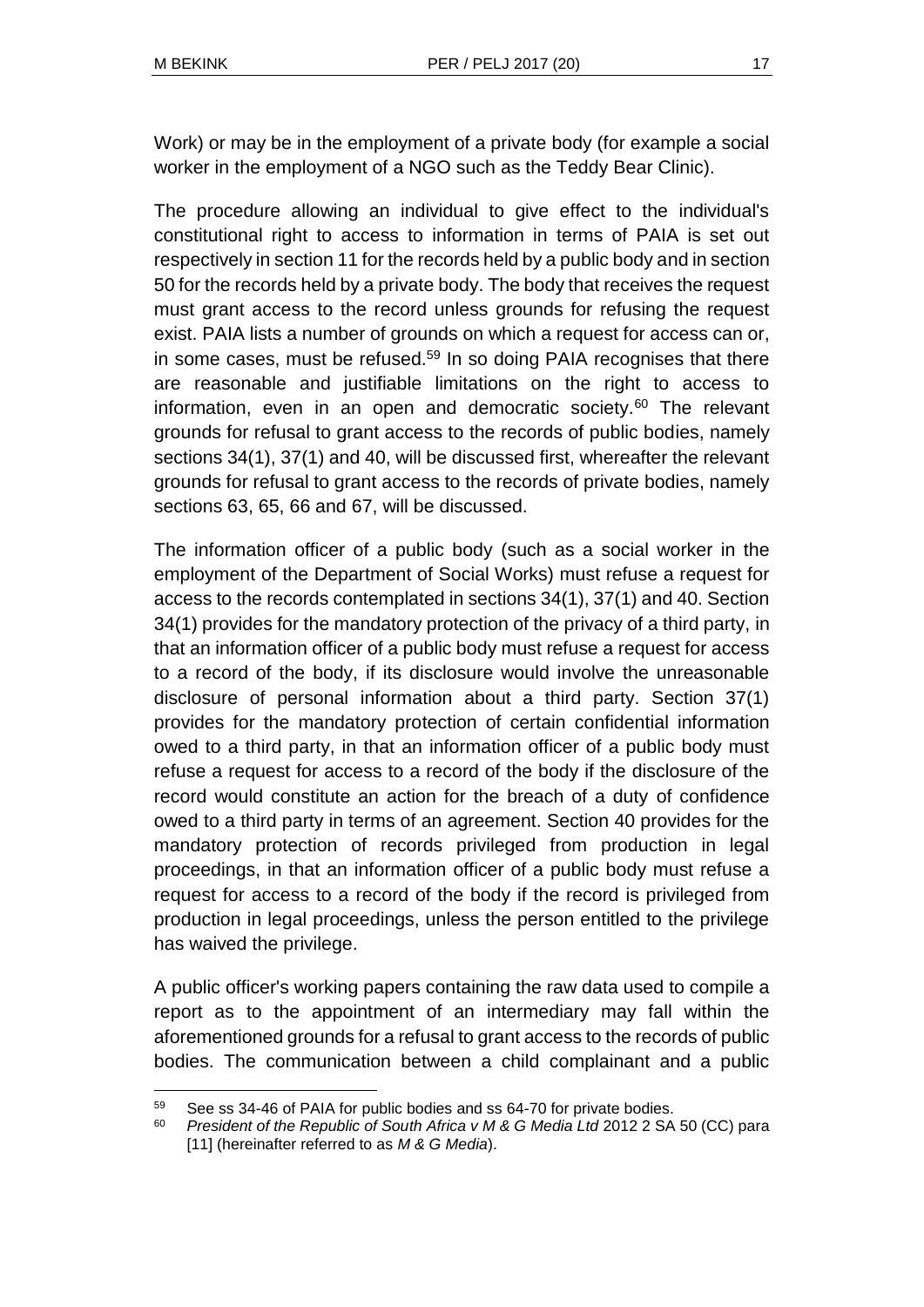officer such as a social worker in the employment of the Department of Social Development will as of necessity contain certain private information and may therefore be seen as confidential. The social worker in the *Kerkhoff* case alluded to this fact by pointing out that a policy ("agreement") exists in terms of which the relevant documents are considered to be private and confidential.<sup>61</sup> This confidentiality is essential to maintaining a professional relationship between the person tasked with compiling a report as to the appointment of an intermediary and the child complainant seeking the person's assistance.<sup>62</sup> As was stated above the person tasked with compiling a report as to the appointment of an intermediary for the child complainant may assert that a constitutional privilege attaches to their relationship, bringing it within the realms of the mandatory protection of records privileged from production in legal proceedings.

The head of a private body (such as the Teddy Bear Clinic) must refuse a request for access to the records of the body contemplated in sections 63, 65, 66 and 67 of PAIA. Section 63(1) provides for the mandatory protection of the privacy of a third party, in that the head of a private body must refuse a request for access to a record of the body if its disclosure would involve the unreasonable disclosure of personal information about a third party. Section 65 provides for the mandatory protection of certain confidential information owed to a third party, in that a head of a private body must refuse a request for access to a record of the body if the disclosure of the record would constitute an action for breach of a duty of confidence owed to a third party in terms of an agreement. Section 66 provides for the mandatory protection of the safety of individuals, in that the head of a private body must refuse a request for access to a record of the body if its disclosure could reasonably be expected to endanger the life or physical safety of an individual. Section 67 provides for the mandatory protection of records privileged from production in legal proceedings in that the head of a private body must refuse a request for access to a record of the body if the record is privileged from production in legal proceedings, unless the person entitled to the privilege has waived the privilege.

As the provisions applicable to private bodies are similar to those of public bodies (apart from the added protection in terms of section 66), the working papers containing the raw data used by a private person (such as a social worker in the employment of an NGO such as the Teddy Bear Clinic) assigned with the task to compile a report as to the appointment of an

<sup>61</sup> *Kerkhoff* para [12](11).

<sup>62</sup> *Kerkhoff* para [12](11).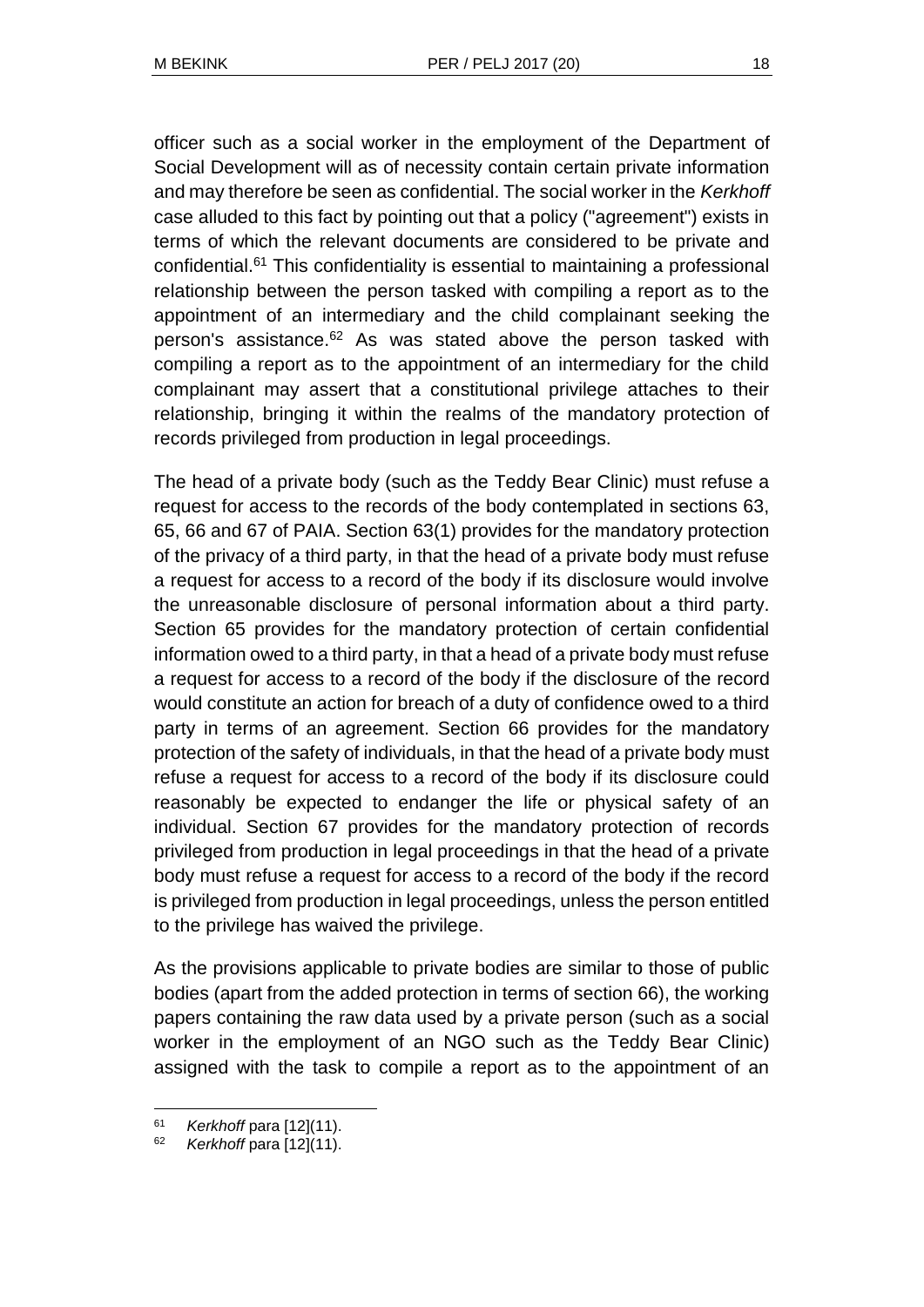intermediary may likewise fall within the aforementioned grounds for refusal of access to the records of a private body. It is therefore contended that an application for access to such records as were the subject of the *Kerkhoff* case would still not succeed even if PAIA were applicable.

Lastly, cognisance should also be taken of section 80 of PAIA. Section 80(1) of PAIA determines that:

Despite this Act and any other law, any court hearing and application, or any appeal against a decision on that application, may examine any record of a public or private body to which this Act applies, and no such record may be withheld from the court on any grounds.

Section 80(1) affords a court hearing an application for access to information the discretionary power to examine any record of a public or private body. This affords courts what is referred to as a "judicial peek" into the specific record, and empowers them to independently review the record in order to assess the validity of an exemption claimed. $63$  This discretionary power must be exercised judiciously, with due regard to the constitutional right to access to information and the difficulties parties face in presenting and refuting evidence. The standard for assessing whether a court should invoke section 80(1) in a given case is whether it would be in the interests of justice to do so. $64$  However, a court contemplated in section 80(1) is duty bound in terms of section 80(2) not to disclose to any person, including the parties to the proceedings concerned, other than the public or private body referred to in subsection (1), any record of a public or private body, which on a request for access may or must be refused in terms of PAIA. A court responsible for assessing an application for access to the information such as was sought in *Kerkhoff* will therefore be able to independently review the working papers which contain the raw data used by the person tasked to compile a report as to the appointment of an intermediary, to assess the validity of exemptions claimed, whilst ensuring that the information contained in the record remains confidential. Only if an exemption claimed does not apply may the information be disclosed and will the applicant be entitled to view the contents thereof. This ensures that applicants are afforded access to information when an exemption does not apply while affording child complainants protection against the frivolous disclosure of the contents of their communications.<sup>65</sup>

<sup>63</sup> *M & G Media* para [41].

<sup>64</sup> *M & G Media* para [45].

<sup>&</sup>lt;sup>65</sup> Requests that are "manifestly frivolous or vexatious" may be refused in terms of s 45 of PAIA.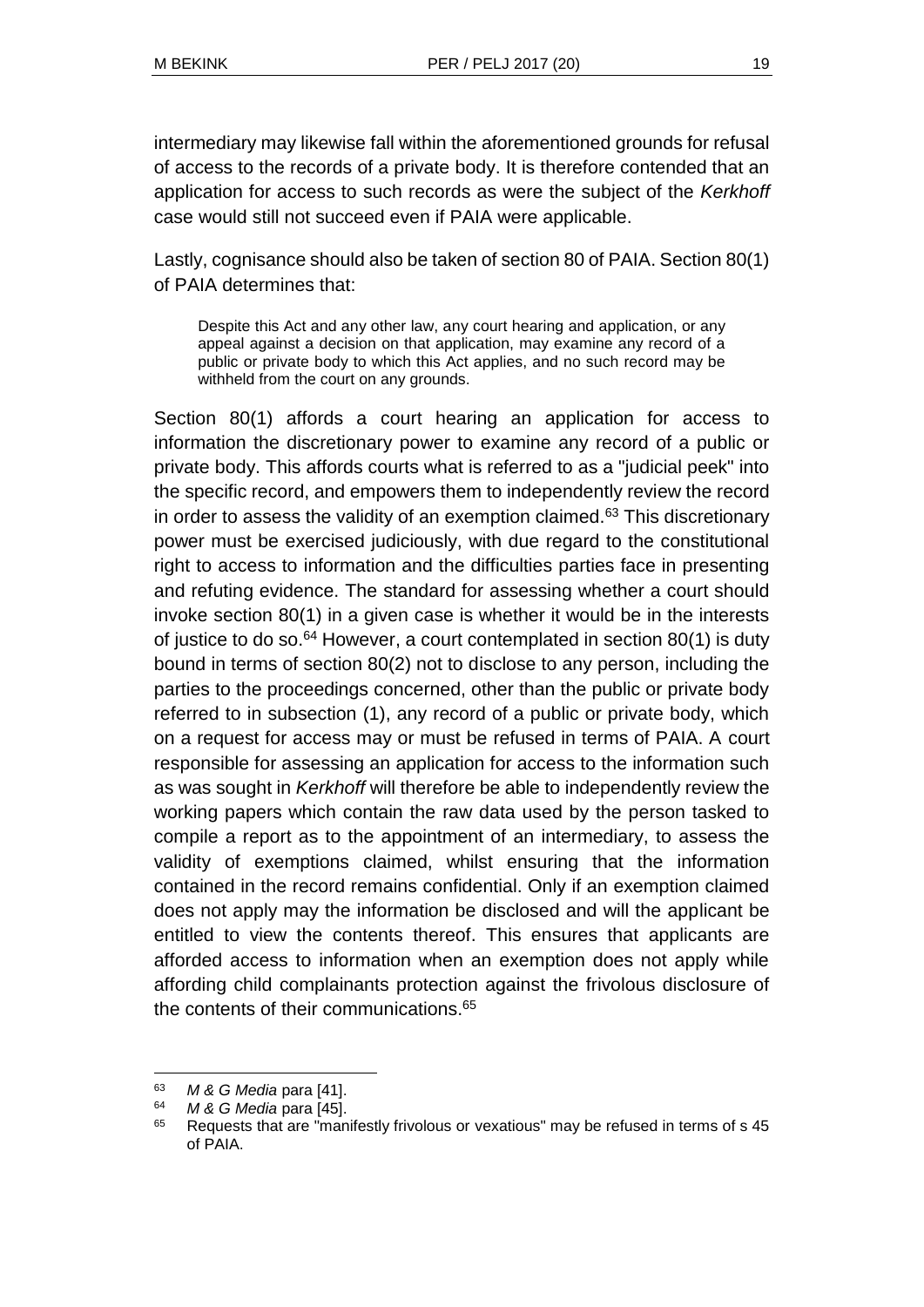## **6 Subpoena** *duces tecum*

The court in the *Kerkhoff case* albeit *obiter* made a reference to the possibility of an alternative method to obtain the necessary information from the seventh respondent, namely that of a subpoena *duces tecum.*<sup>66</sup>

In terms of section 179(1)*(a)* of the *Criminal Procedure Act*, a prosecutor or an accused may compel the attendance of any person to give evidence or to produce any book, paper or document in criminal proceedings. In order to obtain the book, paper or document a subpoena is served on the person in whose possession the relevant item is. This subpoena, referred to as a subpoena *duces tecum,* is served in the same manner as an ordinary subpoena. The title of the book, paper or document required must be stated in the subpoena. This procedure is available to the prosecutor and the accused. A subpoena *duces tecum* may be issued by an accused on a state witness*.* 67

Section 179(1)(a) provides that a person may be compelled to produce the relevant item in criminal proceedings. Both rule 54(5) of the high court and rule 64(1) of the magistrate's court state that such a subpoena may be issued with regards to "any criminal case". Watney $68$  submits, which submission is supported, that the wording of section 179(1(a) could therefore be interpreted to provide for the attendance of a person in circumstances wider than just the trial itself. He points out that this is supported by the fact that a person attending court in terms of the subpoena *duces tecum* is not necessarily regarded as a witness unless he or she is required to testify to identify the document.<sup>69</sup>

A person so subpoenaed is obliged to attend court with the document. Prior to being called as a witness such a person is entitled to keep the document under his or her control and may refuse to allow other parties to inspect it. In the event that such a person claims privilege of the document, the court

<sup>66</sup> *Kerkhoff* para [18].

<sup>67</sup> *Cave v Johannes* 1949 1 SA 72 (T); Du Toit *et al Commentary on the Criminal Procedure Act* 23-2.

<sup>68</sup> Watney 2012 *TSAR* 329.

<sup>69</sup> Watney 2012*TSAR* 329. See also *Picked Properties (Pty) Ltd v Northcliff Townships (Pty) Ltd* 1972 3 SA 770 (W); *Trust Sentrum (Kaapstad) (Edms) Bpk v Zevenberg* 1989 1 SA 145 (C).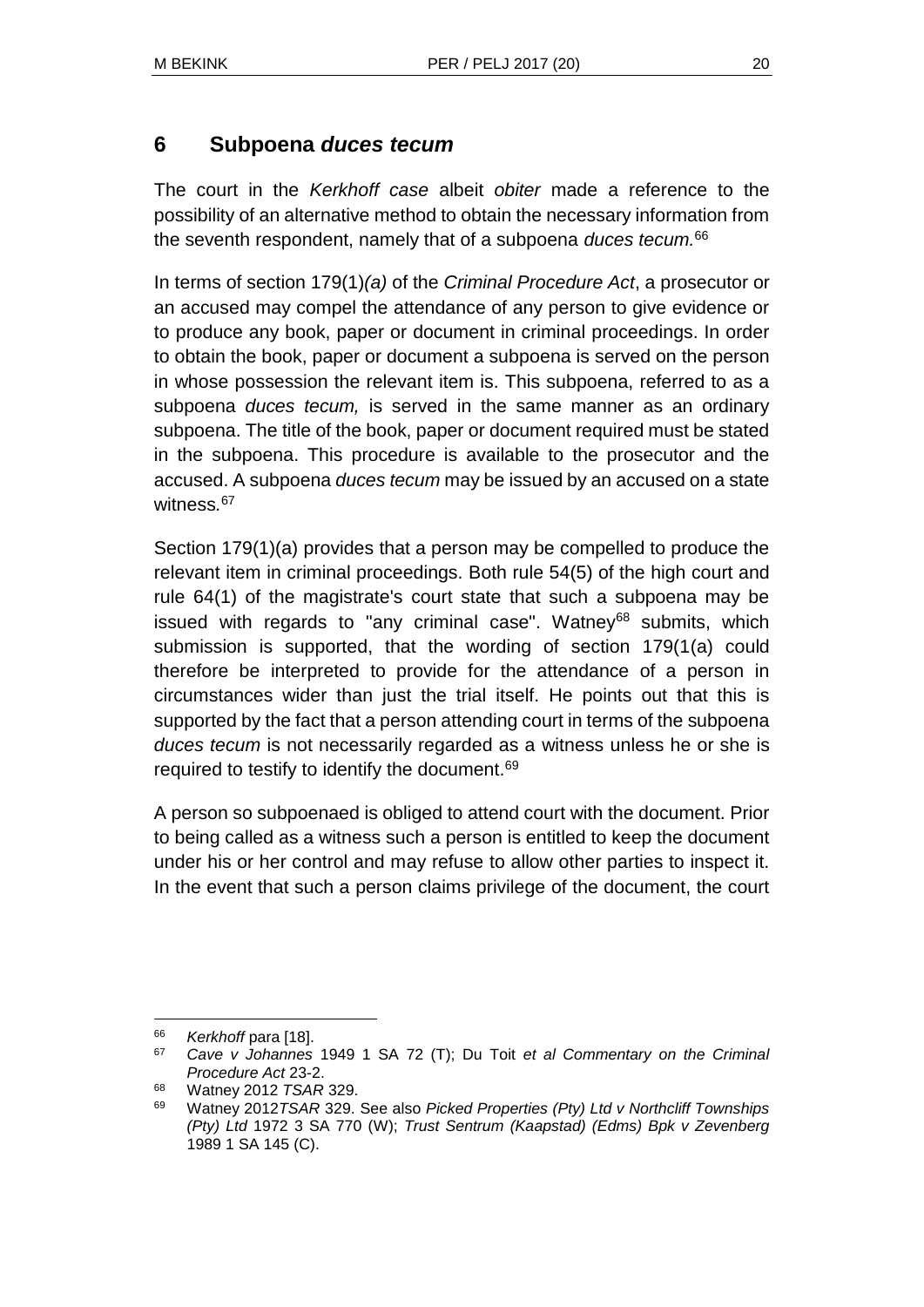will first have to decide on the validity of the claim before the person may be compelled to hand over the document.<sup>70</sup>

It is submitted that the procedure of a subpoena *duces tecum* would be an appropriate alternative for an accused to obtain documents or information required for his or her defence where the documents or information do not form part of the police docket and are not in the possession of the state. The court in the *Kerkhoff* case stated that the accused could have issued a subpoena *duces tecum* to the seventh respondent to obtain the document. If the seventh respondent claimed privilege and refused to make the documents available, the court would have had to consider the reasons for the refusal and make an order as to whether or not the seventh respondent was obliged to hand over the documents.<sup>71</sup>

However, even if a subpoena *duces tecum* is the correct approach for an accused to obtain the said documents, caution should be followed by the courts not to grant such an order readily but with due regard to the best interests of the child. As stated by Harms DP in *Director of Public Prosecutions v King*,<sup>72</sup> "Fairness is not a one-way street conferring an unlimited right on an accused to demand the most favourable possible treatment but also requires fairness to the public as represented by the state".

This is particularly true for children.

## **7 Conclusion**

The introduction of the function of an intermediary in 1993 through the insertion of section 170A into the *Criminal Procedure Act* has proved to be a very welcome improvement to the plight of child complainants having to testify in criminal court cases.<sup>73</sup> Section 170A(1) not only aims to prevent a child from undergoing undue mental stress or suffering while giving testimony, but is also designed to ensure the paramountcy of the best interests of the child complainant in criminal proceedings.<sup>74</sup>

l <sup>70</sup> *Bladen v Weston* 1967 4 SA 429 (C); *Trust Sentrum (Kaapstad) (Edms) Bpk v Zevenberg* 1989 1 SA 145 (C). Also see Kruger *et al Hiemstra's Criminal Procedure* 23-2.

<sup>71</sup> *Kerkhoff* para[18].

<sup>72</sup> *Director of Public Prosecutions v King* 2010 2 SACR 146 (SCA) para [5].

<sup>73</sup> See for example *Regional Court Magistrate*; *Peyani*.

<sup>74</sup> *DPP v Minister of Justice* paras [94]-[95].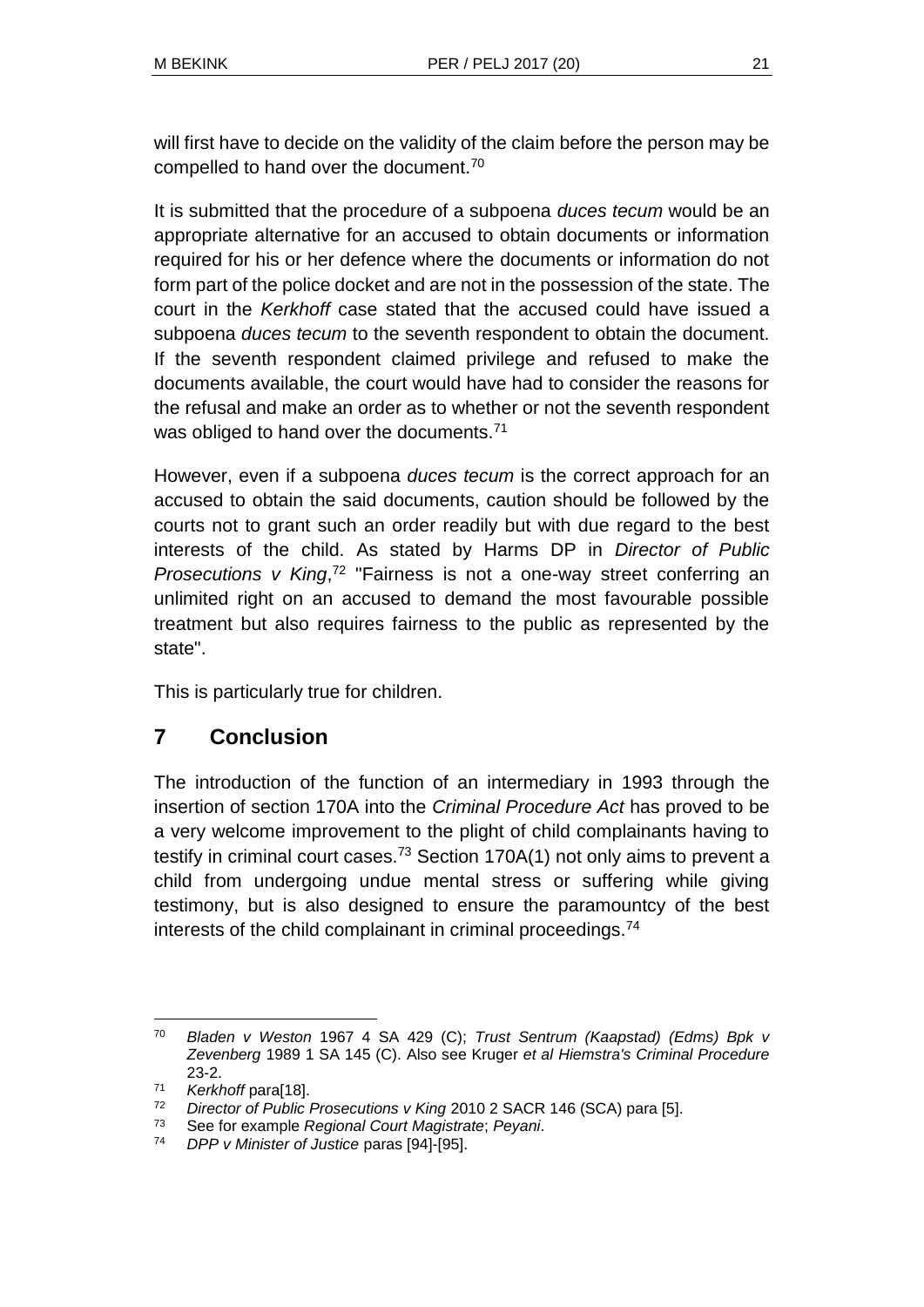As is often the case with new legislative developments, certain secondary issues arise due to the practical application of the legislative provisions. Such an issue secondary to the primary purpose of section 170A arose as a result of the dispute in the *Kerkhoff* case, namely whether the working papers containing the raw data used by the person responsible for compiling a report as to the appointment of an intermediary in terms of section 170A should be seen as private and confidential, or whether an accused has a right to access to the said information. This secondary issue was unfortunately not addressed by the North Gauteng High Court in the *Kerkhoff* case other than to conclude and correctly so that an applicant has to assert a right to the said information in terms of PAIA.

However, given the provisions of PAIA and the thoughts of the authorities mentioned above, it is concluded that PAIA will not come to the assistance of future applicants seeking to obtain access to the kind of information that was sought in the *Kerkhoff* case. In this regard a recourse to "other law", as contemplated in PAIA, such as a subpoena *duces tecum,* may prove to be the correct procedure. It is nonetheless imperative for the efficacy of section 170A that the primary purpose or focus of the section, namely to determine whether or not it is in the best interest of a child complainant that an intermediary be appointed, should not be overlooked. Courts adjudicating over matters such as were the subject of the *Kerkhoff* case should be wary not to be side-tracked by secondary issues that could hamper the practical application of the primary purpose of section 170A.

# **Bibliography**

#### **Literature**

Bekink and Bekink 2004 *De Jure* Bekink B and Bekink M "Defining the Standard of the Best Interest of the Child: Modern South African Perspective" 2004 *De Jure* 21-40

Currie and Klaaren *PAIA Commentary*  Currie I and Klaaren J *The Promotion of Access to Information Act - Commentary* (Siber Ink Cape Town 2002)

Du Toit *et al Commentary on the Criminal Procedure Act* Du Toit *et al Commentary on the Criminal Procedure Act* (Juta Cape Town 2011)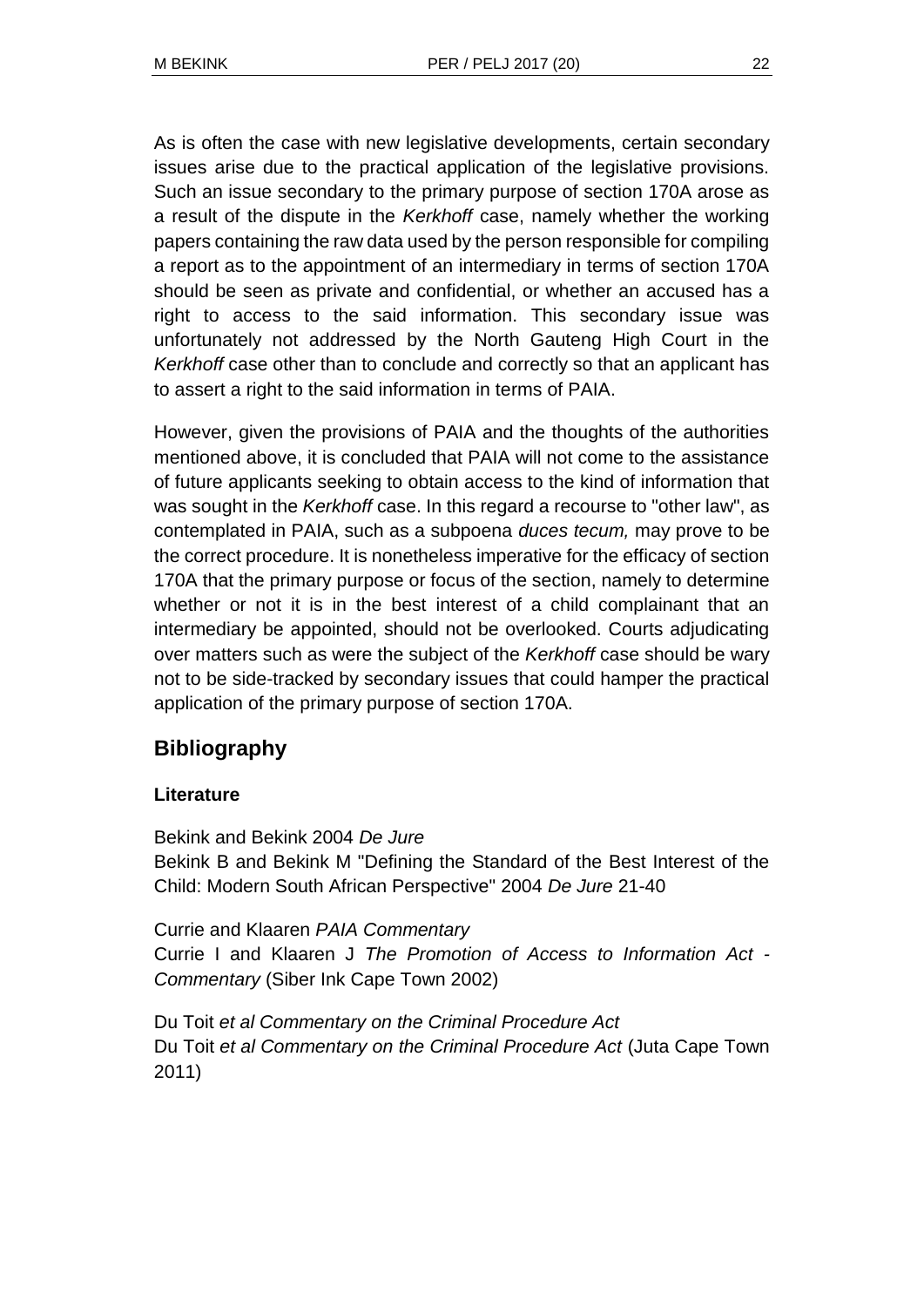#### Ferreira 2010 *THRHR*

Ferreira S "The Best Interests of the Child: From Complete Indeterminacy to Guidance by the Children's Act" 2010 *THRHR* 201-213

Heaton 1990 *THRHR*

Heaton J "Some General Remarks on the Concept 'Best Interest of the Child'" 1990 *THRHR* 95-99

Hoexter *Administrative Law* Hoexter C *Administrative Law in South Africa* (Juta Cape Town 2012)

Kruger *et al Hiemstra's Criminal Procedure* Kruger M *et al Hiemstra's Criminal Procedure* (LexisNexis Durban 2008)

Matthias and Zaal 2011 *Int'l J Child Rts*

Matthias CR and Zaal FN "Intermediaries for Child Witnesses: Old Problems, New Solutions and Judicial Differences in South Africa" 2011 *Int'l J Child Rts* 251-269

Müller 2000 *CARSA* Müller K "The Effect of the Accusatorial System on the Child Witness" 2000 *CARSA* 13-23

Schwikkard 1996 *Acta Juridica* Schwikkard PJ "The Abused Child: A Few Rules of Evidence Considered" 1996 *Acta Juridica* 148-162

Schwikkard "Evidence" Schwikkard PJ "Evidence" in Woolman S and Bishop M *Constitutional Law of South Africa* (Juta Cape Town 2008) ch 52

SALC *Protection of the Child Witnesses* South African Law Commission *The Protection of the Child Witnesses - Project 71* (The Commission Pretoria 1991)

Watney 2012*TSAR* Watney M "The Prosecution's Duty to Disclose: More Reason to Litigate?" 2012 *TSAR* 320-330

Zeffert and Paizes *Essential Evidence* Zeffert DT and Paizes A *Essential Evidence* (LexisNexis Durban 2010)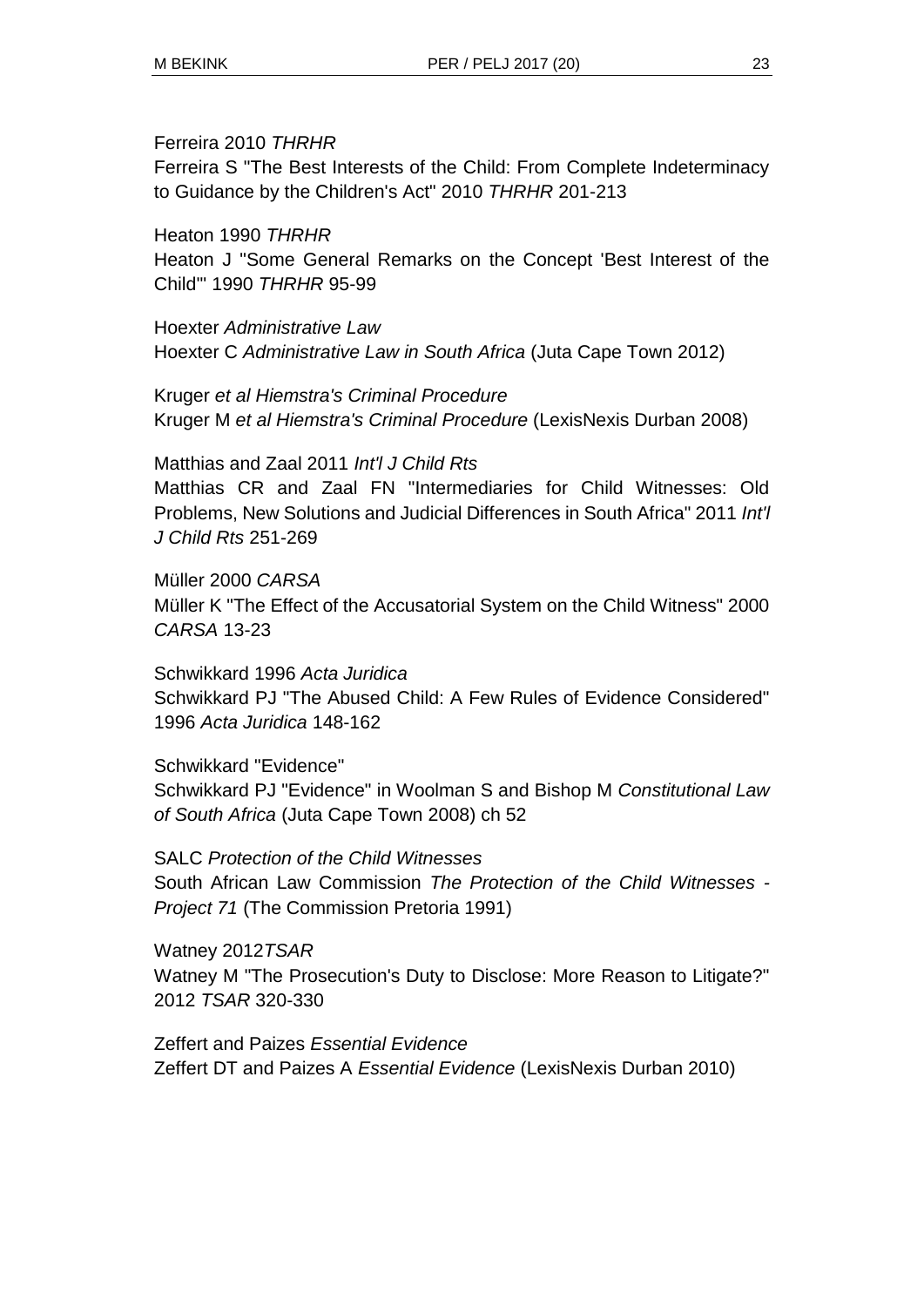#### **Case law**

*Bladen v Weston* 1967 4 SA 429 (C)

*Cave v Johannes* 1949 1 SA 72 (T)

*Claase v Information Officer, South African Airways* 2007 5 SA 496 (SCA)

*Director of Public Prosecutions v King* 2010 2 SACR 146 (SCA)

*Director of Public Prosecutions v Minister of Justice and Constitutional Development* 2009 4 SA 222 (CC)

*Garden Cities Inc v City of Cape Town* 2009 6 SA 33 (C)

*Institute for Democracy in South Africa v ANC* 2005 5 SA 39 (C)

*Jeeva v Receiver of Revenue, Port Elizabeth* 1995 2 SA 433 (SE)

*Johncom Media Investments Ltd v M* 2009 4 SA 7 (CC)

*K v the Regional Court Magistrate* 1996 1 SACR 434 (E)

*Kerkhoff v Minister of Justice and Constitutional Development* 2011 2 SACR 109 (GP)

*Lane v Magistrate, Wynberg* 1997 2 SA 869 (C)

*MEC for Roads and Public Works, Eastern Cape v Intertrade Two (Pty) Ltd*  2006 5 SA 1 (SCA)

*Meyers v Marcus* 2004 5 SA 315 (C)

*Minister of Welfare and Population Development v Fitzpatrick* 2000 3 SA 422 (CC)

*PFE International v Industrial Development Corporation of South Africa Ltd*  2013 1 SA 1 (CC)

*Phato v Attorney-General Eastern Cape* 1995 1 SA 799 (E)

*Picked Properties (Pty) Ltd v Northcliff Townships (Pty) Ltd* 1972 3 SA 770 (W)

*President of the Republic of South Africa v M & G Media Ltd 2012 2 SA 50* (CC)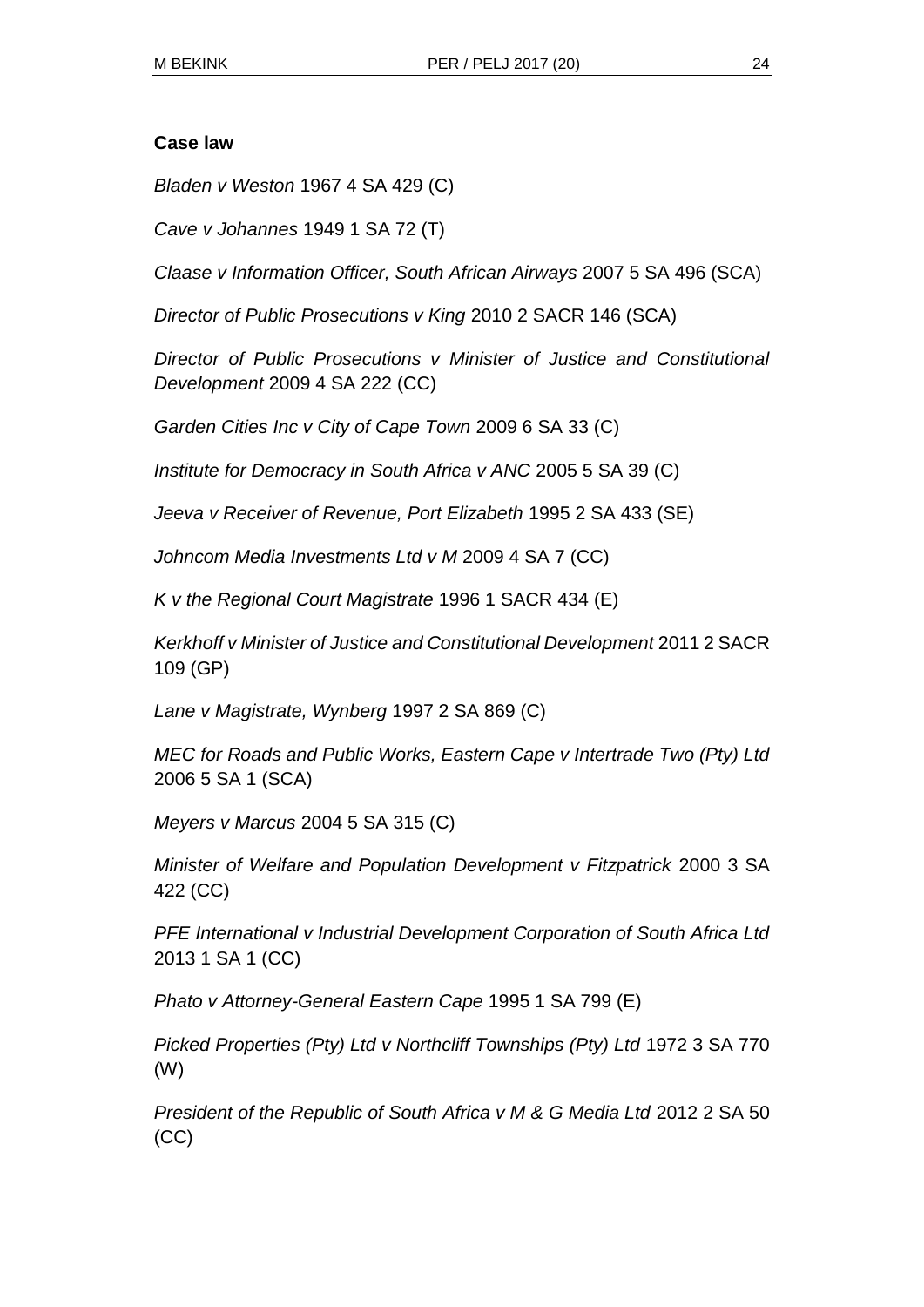*Prinsloo v Bramley Children's Home* 2005 5 SA 119 (T)

*S v Mokoena; S v Phaswane* 2008 2 SACR 216 (T)

*S v Peyani* 2014 2 SACR 127 (GP)

*S v SN* 2012 2 SACR 317 (GNP)

*Shabalala v Attorney-General of Transvaal* 1996 1 SA 725 (CC)

*Teddy Bear Clinic for Abused Children v Minister of Justice and Constitutional Development* 2014 2 SA 168 (CC)

*Trust Sentrum (Kaapstad) (Edms) Bpk v Zevenberg* 1989 1 SA 145 (C)

*Unitas Hospital v Van Wyk* 2006 4 SA 436 (SCA)

### **Legislation**

*Constitution of the Republic of South Africa Act* 200 of 1993

*Constitution of the Republic of South Africa*, 1996

*Criminal Procedure Act* 51 of 1977

*Criminal Law Amendment Act* 135 of 1991

*Criminal Law (Sexual Offences and Related Matters) Amendment Act* 32 of 2007

*Promotion to Access to Information Act* 2 of 2000

### **Government publications**

GN R137 in GG 150 of 30 July 1990

GN R360 in GG 1782 of 28 February 1997

GN R597 in GG 2 2435 of 2 July 2001

Proc R20 in GG 22125 of 9 March 2001

## **List of Abbreviations**

| CARSA             | Child Abuse Research in South Africa       |
|-------------------|--------------------------------------------|
| Int'l J Child Rts | International Journal of Children's Rights |